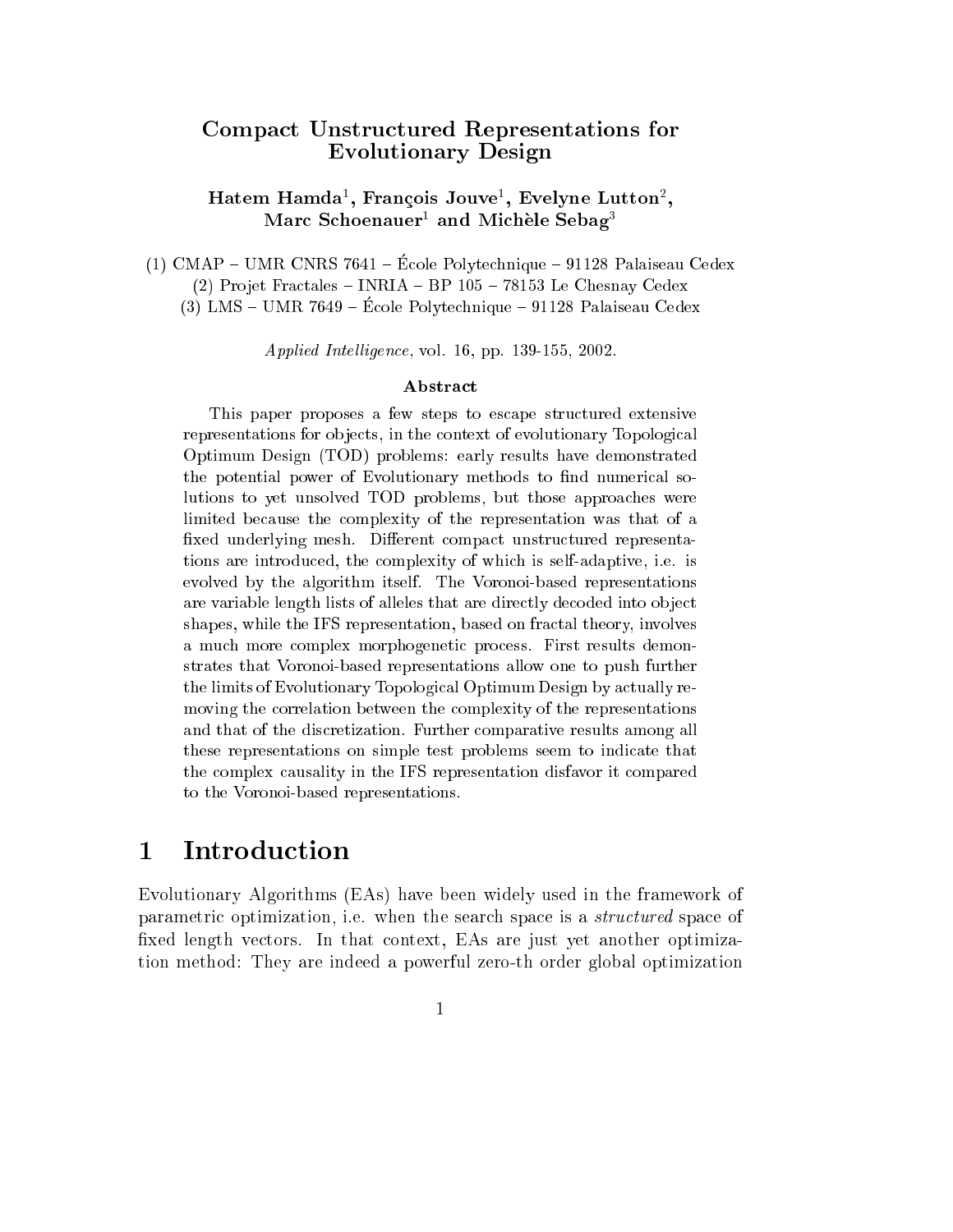method, and, as such, they have been successfully applied in many domains, but . . .

The most innovative and outstanding results have been re
ently obtained by taking advantage of the ability of EAs to deal with very unusual unstructured search spaces, such as spaces of unordered lists, of parse-trees  $[37, 39, 10]$ , of graphs, and the like  $([12, 13])$ . The "only" prerequisites are an initialization pro
edure and variation operators that respe
t some minimal requirements [54]. Indeed, the larger the search space the better the solutions it contains, but the more difficult it might be to find them.

On the other hand, using unstru
tured sear
h spa
es is probably the only way to evolve omplex solutions for whi
h a des
ription in extension will rapidly hit some s
alability limits.

One first step away from structured representations is to use sparse variableiength lists instead of full extensive descriptions<sup>-</sup>: for instance, when searching in the spa
e of polynomials, the extensive stru
tured representation would be to look for the vector coefficients of all monomials up to a certain degree; an unstructured representation can be that of variable length lists of coefficients, describing only some particular monomials. The main problem of such *compact unstructured* representations is of course the design of meaningful variation operators (crossover, mutation) that will make evolution differ from random sear
h.

Another further step toward s
alability is to use list of groups of elementary items, also called component-based representations in  $[11]$ : in the context of polynomial identification, that would amount to manipulate some elementary polynomials not limited to simple monomials. But such compa
t unstru
tured representations an also be organized into . . . stru
tured spaces, to make their evolution easier: using Genetic Programming [36, 6] is an alternative representation for variable degree polynomials, with welldesigned variation operators. Su
h sear
h spa
e also allows one to add useful features, such as modularity and recursion, to the representations  $|37|$ , making another step toward the evolution of omplex solutions: when the solution to a problem has some symmetries, is seems quite unlikely, and at least resource-wasting, that evolution will "discover" multiple instances of the same me
hanism.

<sup>&</sup>lt;sup>1</sup>Of course, there also exists *extensive unstructured* representation, such as the Messy GA representation [25], different representations for the TSP [48], or extensive description of variable-topology neural networks  $[5, 21]$  which will not be considered further in this paper in the light of the s
alability issue.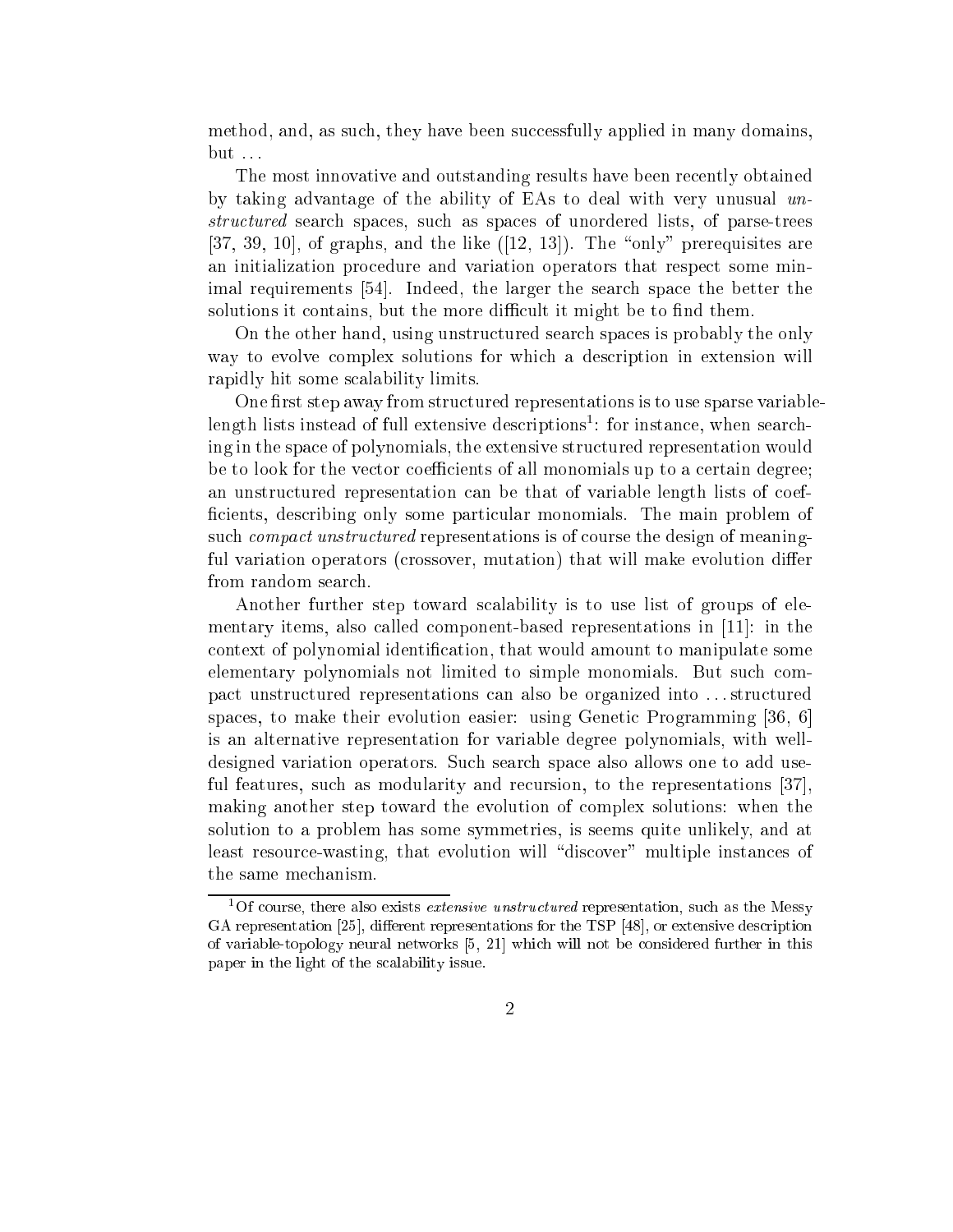But the to-date ultimate resear
h dire
tion toward the evolution of omplex solutions seems to lie in the so-called *morphogenetic* approach [13]: instead of evolving parts of solutions (simple item or more complex components), one evolves some programs that in turn give the solution when they are run. One of the early attempts of morphogenetic approach is the Cellular Encoding of F. Gruau [27] where a Neural Network is built from an embryo by a GP-like program – while many recent successes have been reported using  $GP$  in different domains [39, 40]. As they also can evolve modular solutions, morphogeneti approa
hes really are appealing to build very omplex solutions to difficult problems whose components can hardly be designed directly. However, the increase in scalability goes together with a loss in causality: it is almost impossible for anyone to guess the in
uen
e of small parts of the genotype on the final solution.

In the framework of Topological Optimum Design, the plain direct extensive representation is the widely used bitarray approach based on a fixed mesh of the design domain. Though very successful to overcome the main limitations of deterministic methods for TOD  $[34, 32, 35]$ , this representation does not scale up with the complexity of the mesh. Different compact unstru
tured representations based on Voronoi diagrams are introdu
ed, that exhibit a self-adaptive omplexity (i.e. the omplexity of the solutions is adjusted by the algorithm). These representations do not involve exactly omponents, but do require some elementary alleles to be dened by the programmer; su
h alleles an be viewed as some sort of variable omponents: due to the high degree of epistasis of those representations, the phenotypi expression of ea
h allele strongly depends on the other alleles. In an attempt to avoid the biases resulting from the manual hoi
e of these alleles, the IFS representation, a morphogenetic approach based on fractal theory, is defined.

The paper is organized the following way. The context of evolutionary TOD is re
alled in se
tion 2, from the me
hani
al ba
kground to the adaptive penalty method used within the fitness function. Section 3 introduces a series of three different representations based on the idea of Voronoi diagrams while se
tion 4 presents original experimental results obtained with the simple Voronoi representations, assessing the power of the compact unstructured approa
h. Comparative results on antilever ben
hmark problems are then presented, allowing one to discriminate among the different Voronoibased representations. Se
tion 5 introdu
es the IFS representation, based the fra
tal theory, together with preliminary experimental results assessing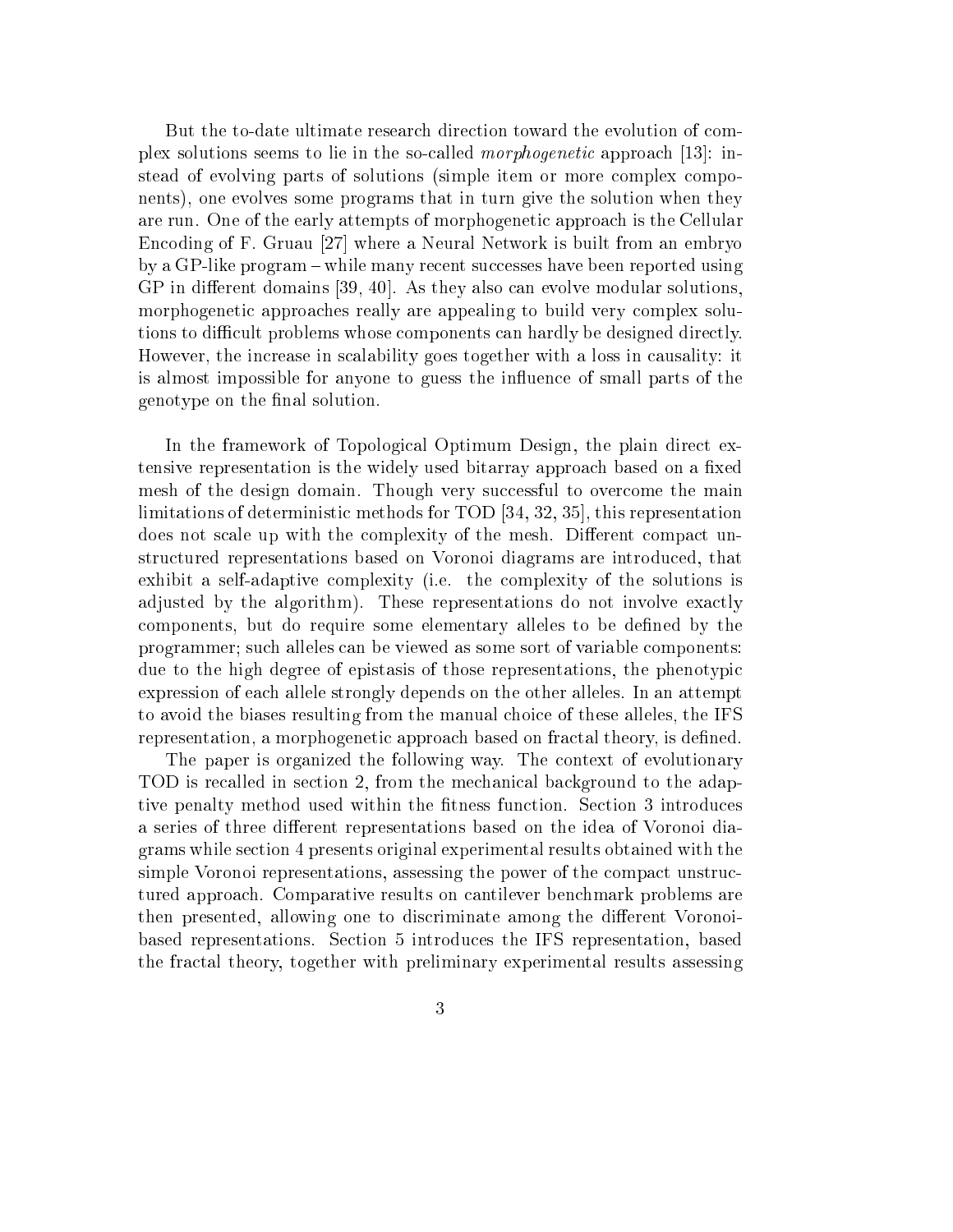its possible advantages and setting its limits, at least for simple problems of TOD. Se
tion 6 dis
usses the relevan
e of the dierent representations introdu
ed in the paper and on
ludes on further dire
tions of resear
h.

# 2 Ba
kground

### 2.1The me
hani
al problem

The general framework of this paper is the Topologi
al Optimum Design (TOD) problem: find the optimal shape of a structure (i.e. a repartition of material in a given *design domain*) such that the mechanical behavior of that structure meets some requirements – here a bound on the maximal displa
ement under a pres
ribed loading, but it ould also involve bounds on the eigenfrequen
ies, or any ombination of stiness and modal optimization. The optimality criterion is here the weight of the structure, but it could also involve other te
hnologi
al osts.

The me
hani
al model used in this paper is the standard two-dimensional (except in section 4.4) plane stress linear model, and only linear elastic materials will be considered (see e.g. [18]). All mechanical figures are adimensional (e.g. the Young modulus is set to 1) and the effects of gravity are neglected.

One of the most popular ben
hmark problem of Optimum Design is the optimization of a antilever plate: the design domain is re
tangular, the plate is fixed on the left vertical part of its boundary (displacement is forced to  $0$ ), and the loading is made of a single for
e applied on the middle of its right verti
al boundary. Figure 1 shows the design domain for the 2 - 1 antilever plate problem.

### $2.2$ State of the art in Shape Optimization

The main trends in structural optimization can be sketched as follows. A first approach is that of *domain variation* [15] (also termed *sensitivity analysis* in Structural Mechanics). It consists in successive small variations of an initial design domain, and is based on the omputation of the gradient of the objective function with respect to the domain. The original approach has two major defects: first, it requires a good initial guess, as it demonstrated unstable for large variations of the domain; se
ond, it does not allow to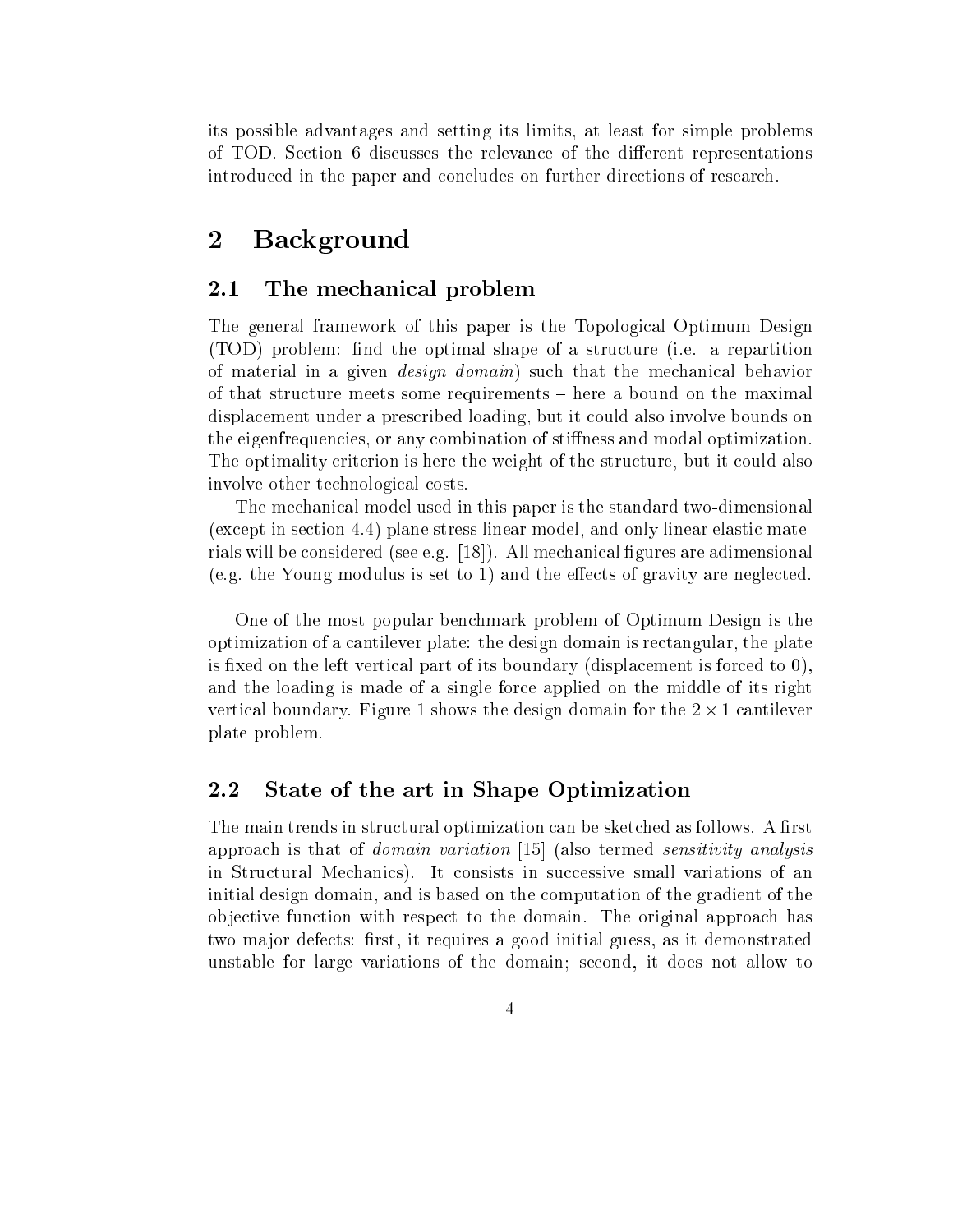

Figure 1: The 2-1 antilever plate test problem, and a bitarray representation of a structure and the from a regular 2.4.1.13 oriented when the seed

modify the *topology* of the initial domain (e.g. add or remove holes). However, the idea of topological gradient was recently proposed and successfully used in [22], allowing the modification of the topology of the solution. Nevertheless, this method is strictly limited to the linear elasticity framework.

The other method for topology optimization is the now standard approa
h of homogenization, introduced in  $[8]$ , which deals with a continuous density of material in  $[0, 1]$ . This relaxed problem is known to have a solution in the case of linear elasticity  $[3]$  – and the corresponding numerical method does onverge to a (non-physi
al) generalized solution made of ne omposite material. It an then be post-pro
essed to obtain an admissible solution with boolean density  $[2]$ . The homogenization method is also insofar limited to the linear-elasticity. The theoretical results about optimal micro-structures only handle single-loading cases, though numerical solution to multi-loading cases have been proposed  $[1]$ . In addition, this method cannot address loadings that apply on the (unknown) a
tual boundary of the shape (e.g. uniform pressure).

A possible approach to overcome these difficulties of TOD is to use sto
hasti optimization methods.

Stochastic optimization methods have been successfully applied to other problems of structural optimization: in the framework of discrete truss structures, for cross-section sizing  $[42, 52]$  among others, as well as for topological optimization  $[26, 14]$  and for the optimization of composite materials  $[41]$ .

TOD problems have also already been addressed by sto
hasti methods: Simulated Annealing has been used to find the optimal shape of the cross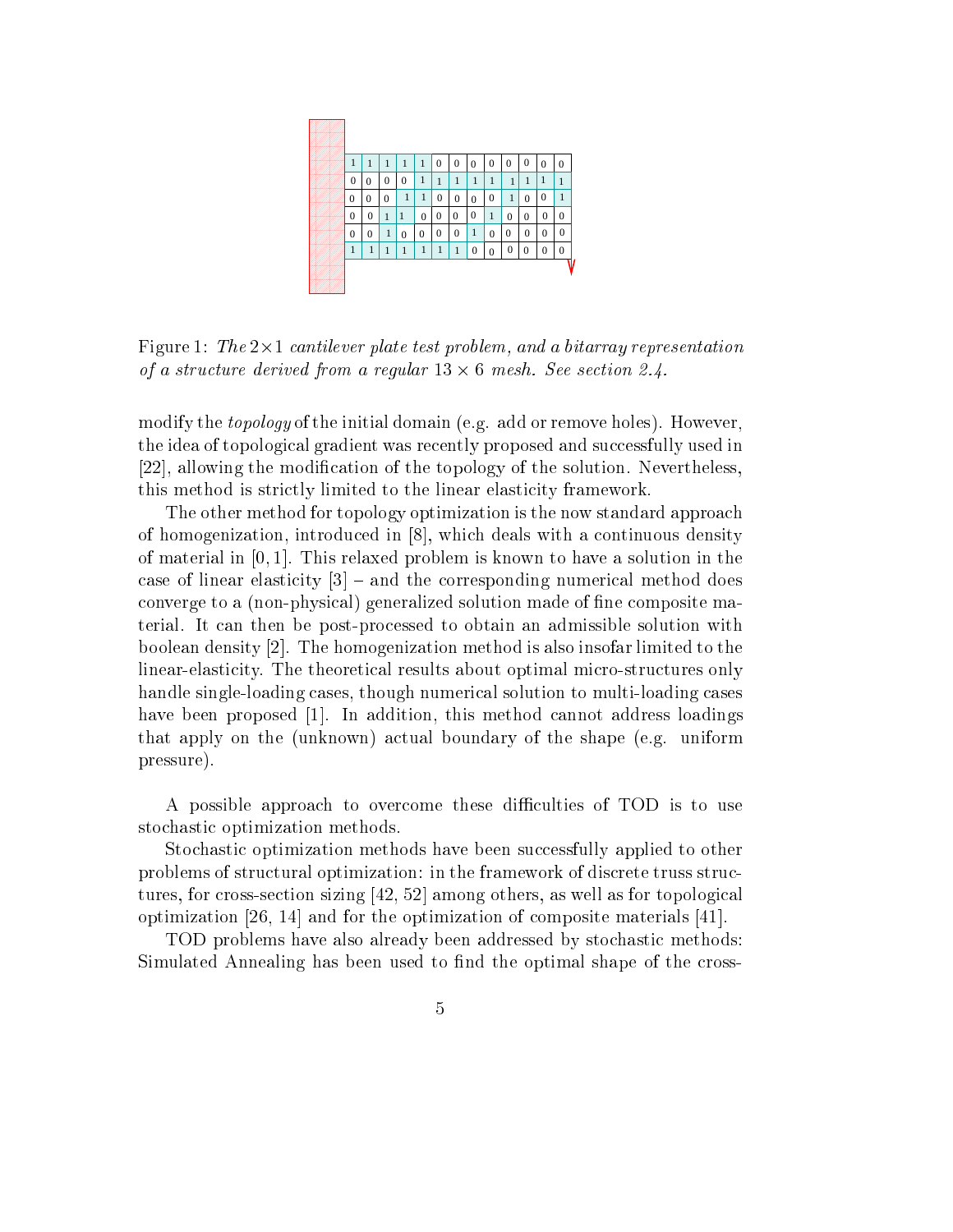section of a beam in  $[4]$ ; and Evolutionary Algorithms have been used to solve cantilever problems as the one presented in Section 2.1 in  $[29, 17, 34]$ .

The above-mentioned limitations of the deterministi methods have been successfully overcome by these works  $-$  in [34, 32, 35] for instance, results of TOD in nonlinear elasticity, as well as the optimization of an underwater dome (where the loading is applied on the unknown boundary) have been proposed, both out of rea
h for the deterministi methods.

#### 2.3Fitness omputation

The problem tackled in this paper is to find a structure of minimal weight such that its maximal displacement stays within a prescribed limit  $D_{lim}$  when some given point-wise force is applied on the loading point (see Figure 1). The omputation of the maximal displa
ement is made using a Finite Element Analysis solver  $|30|$ ).

From mechanical considerations, all structures that do not connect the loading point and the fixed boundary are given an arbitrary high fitness value. Moreover, the material in the design domain that is not onne
ted to the loading point  $-$  and has thus no effect on the mechanical behavior of the structure  $-$  is discarded during the Finite Element Analysis, but slightly penalizes the structure at hand (see  $[34, 32]$  for a detailed discussion on both these issues). In summary, for onne
ted stru
tures, the problem is to minimize the (
onne
ted) weight subje
t to one onstraint for ea
h loading case, namely  $D_{Max}^i \leq D_{lim}^i$ , where  $D_{Max}^i$  its maximal displacement computed by the FEM under loading *i*, and  $D_{lim}^i$  its prescribed limit.

Introducing the positive *penalty parameters*  $\alpha_i$ , the fitness function to minimize is

(1) 
$$
Weight + \sum_{i} \alpha_i (D_{max}^i - D_{lim}^i)^+
$$

However, adjusting  $\alpha_i$  is not an easy task, and many specific methods exist in Evolutionary Computation [44].

The adaptive penalty method used here updates the penalty parameter based upon global statisti
s of feasibility in the population. Its main goal is to explore the neighborhood of the boundary of the feasible region by trying to keep in the population individuals that are on both sides of that boundary: in the context of stiffness optimization in TOD, the solution does lie on the boundary, . . . but for the ontinuous problem only! On
e dis
retized, this is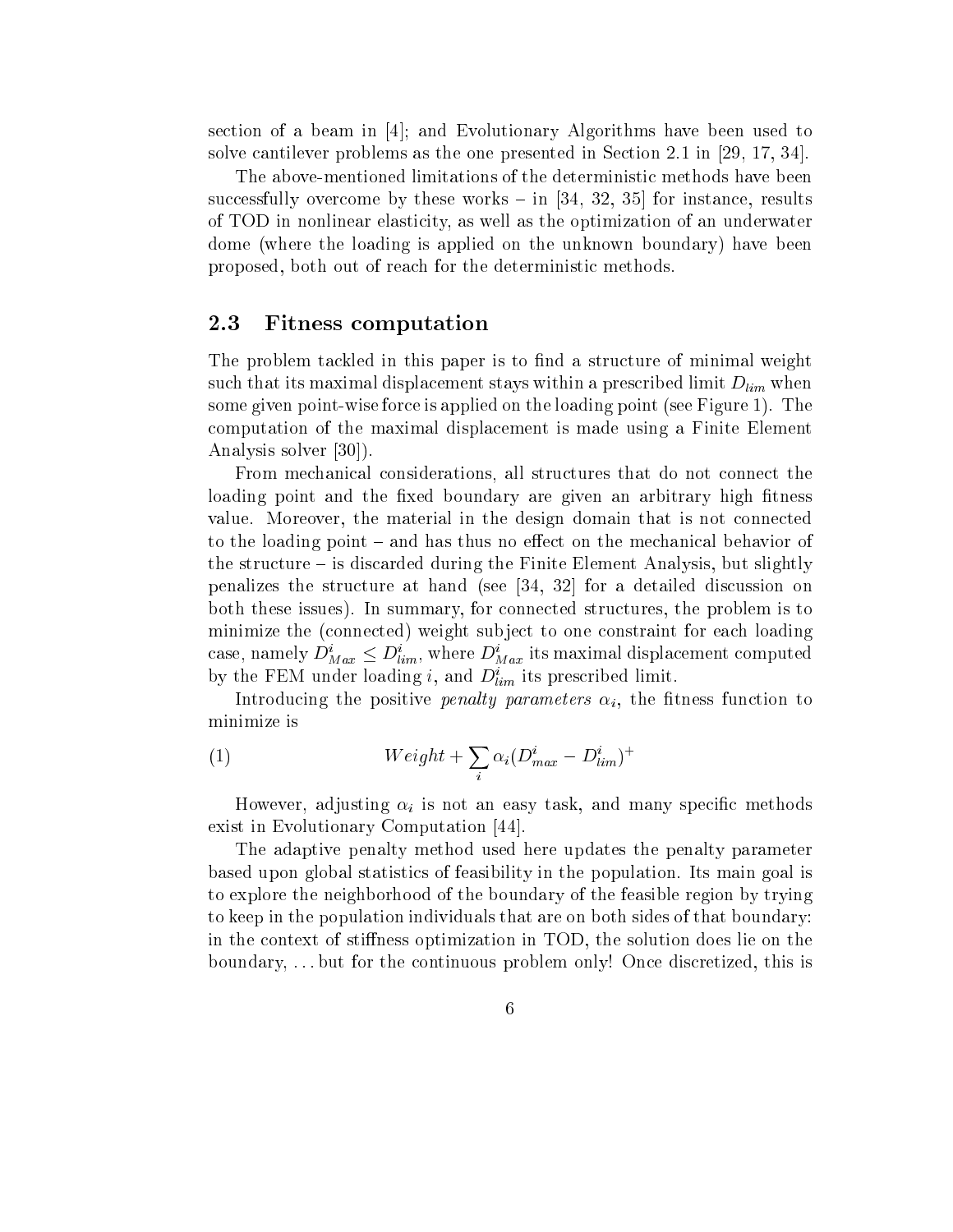no longer true, and it can only be said that the solution lies close to the boundary.

The objective is to maintain in the population a minimum proportion of feasible individuals as well as a minimum proportion of infeasible individuals. Denote by  $\Theta^{k}_{feasible}$  the proportion of feasible individuals at generation  $k,$  and by  $\bigcirc_{inf}$  and  $\bigcirc_{sup}$  two user-denned parameters. As small penalty parameters favor the infeasible individuals (and vice-versa), the following update rule for the  $\alpha_i$  parameters is proposed to try to keep  $\Theta_{feasible}^k$  in  $[\Theta_{inf}, \Theta_{sup}]$ :

(2) 
$$
\alpha_{k+1} = \begin{cases} \beta \cdot \alpha_k & \text{if } \Theta_{feasible}^k < \Theta_{inf} \\ (1/\beta) \cdot \alpha_k & \text{if } \Theta_{feasible}^k > \Theta_{sup} \\ \alpha_k & \text{otherwise} \end{cases}
$$

with  $\rho > 1$ . User-defined parameters of this method are  $\bigcirc_{inf}, \bigcirc_{sup}, \rho$  and the initial value  $\alpha_0$ . The robust values  $\rho = 1.1, \Theta_{inf} = 0.4$ , and  $\Theta_{sup} = 0.8$ were used in all experiments presented this paper.

Note that the variations of  $\alpha$  are non monotonous, and hence there is no a priori guarantee that the best individual in the population is feasible. It can even happen that the population contains no feasible individual – though in that case the steady increase of  $\alpha$  should favor individuals with lower onstraint violation, and rapidly result in the emergen
e of feasible individuals.

Some omparative results assessing the power of that population-based adaptive penalty method can be found in  $[9]$  for test problems, and in  $[28]$ in the ontext of TOD.

#### 2.4Representations of stru
tures for TOD

All the works cited in section 2.2 that address TOD problems with EAs use the same 'natural' binary representation, termed  $\textit{bitarray}$  in [34]: it relies on a mesh of the design domain – the same mesh that is used to compute the mechanical behavior of the structure in order to give it a fitness (see section 2.3). Ea
h element of the mesh is given value 1 if it ontains material, 0 otherwise (see Figure 1). Note that this bit-based representation is not equivalent to the usual bitstring representation, and that some specific geometrical crossover operators had to be designed [33], similar to the crossover operator des
ribed below for the Voronoi-based representations.

In spite of its successes in solving TOD problems [34, 32, 35], bitarray representation suffers from a strong limitation due to the dependency of its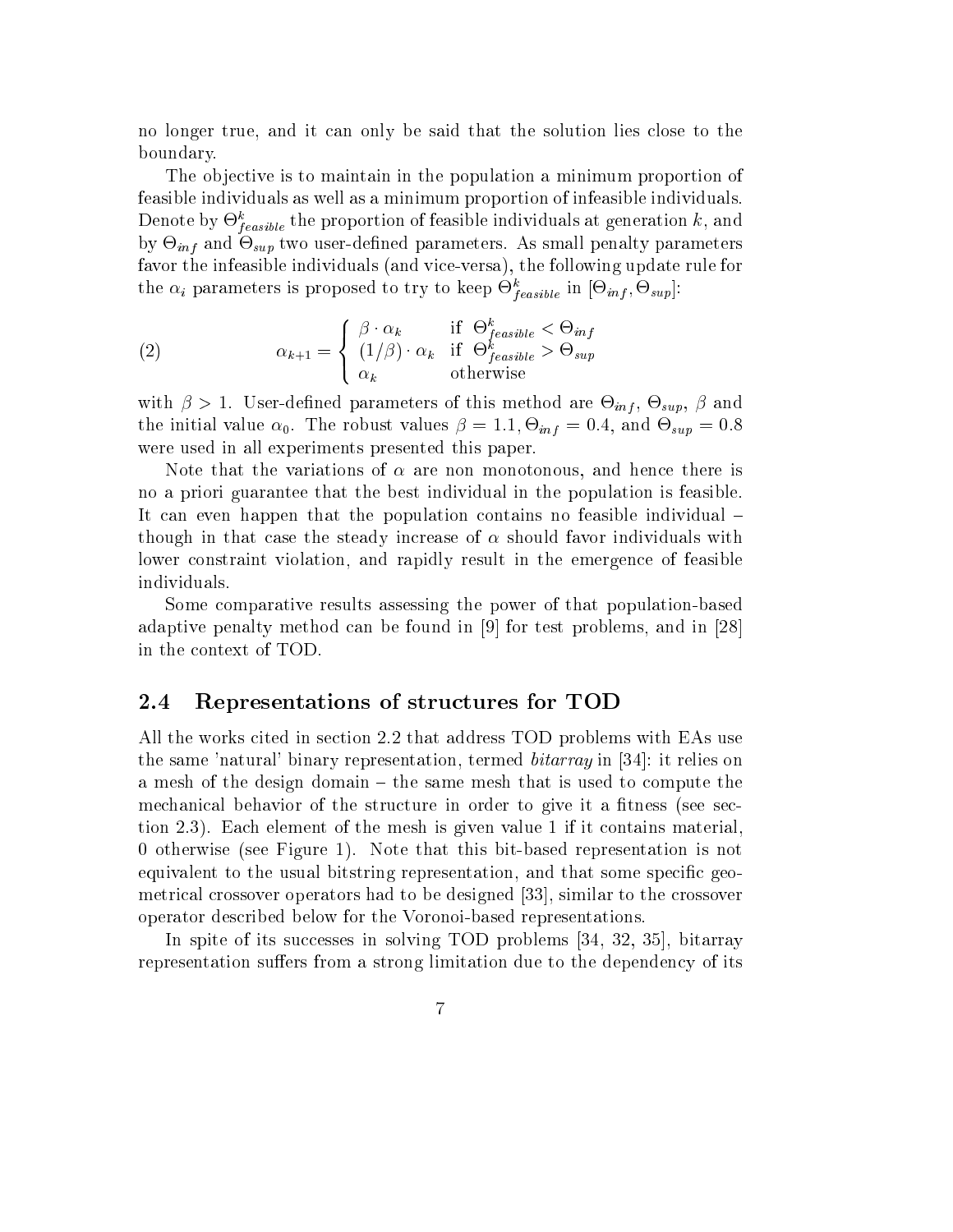omplexity on that of the underlying mesh. Indeed, the size of the individual (the number of bits used to en
ode a stru
ture) is the size of the mesh. Unfortunately, according to both the theoretical results in  $[16]$  and the empirical considerations in  $[24]$ , the critical population size required for convergence should be in
reased at least linearly with the size of the individuals. Moreover, larger populations generally require a greater number of generations to converge. Hence it is clear that the bitarray approach will not scale up when using very fine meshes. This greatly limits the practical application of this approach to coarse (hence imprecise) 2D meshes, whereas Mechanical Engineers are interested in fine 3D meshes!

These onsiderations appeal for some more ompa
t representations whose complexity does not depend on a fixed discretization. The ultimate step in the dire
tion of omplexity-free representation is to let the omplexity itself evolve and be adjusted by the EA.

### 3 Voronoi-based representations 3

The Voronoi representation is a first attempt toward unstructured representations for TOD. It has first been proposed in  $[46]$ , but has been used since then mainly in the context of identification problems  $[51, 50]$ . This section recalls the definition of Voronoi representation, and proposes two other representations that also derive from the same ideas.

#### 3.1Voronoi representation

**voronoi diagrams**. Consider a milite number of points  $v_0, \ldots, v_N$  (the Voronoi sites) of a given subset of  $\mathbb{R}^n$  (the design domain). To each site  $V_i$  is associated the set of all points of the design domain for which the closest Voronoi site is  $V_i$ , termed Voronoi cell. The Voronoi diagram is the partition of the design domain defined by the Voronoi cells. Each cell is a polyhedral subset of the design domain, and any partition of a domain of  $\mathbb{R}^n$ into polyhedral subsets is the Voronoi diagram of at least one set of Voronoi sites (see  $\left[47\right]$  for a detailed introduction to Voronoi diagrams, and a general presentation of algorithmi geometry).

The genotype: Consider now a (variable length) list of Voronoi sites, ea
h site being labeled 0 or 1. The orresponding Voronoi diagram represents a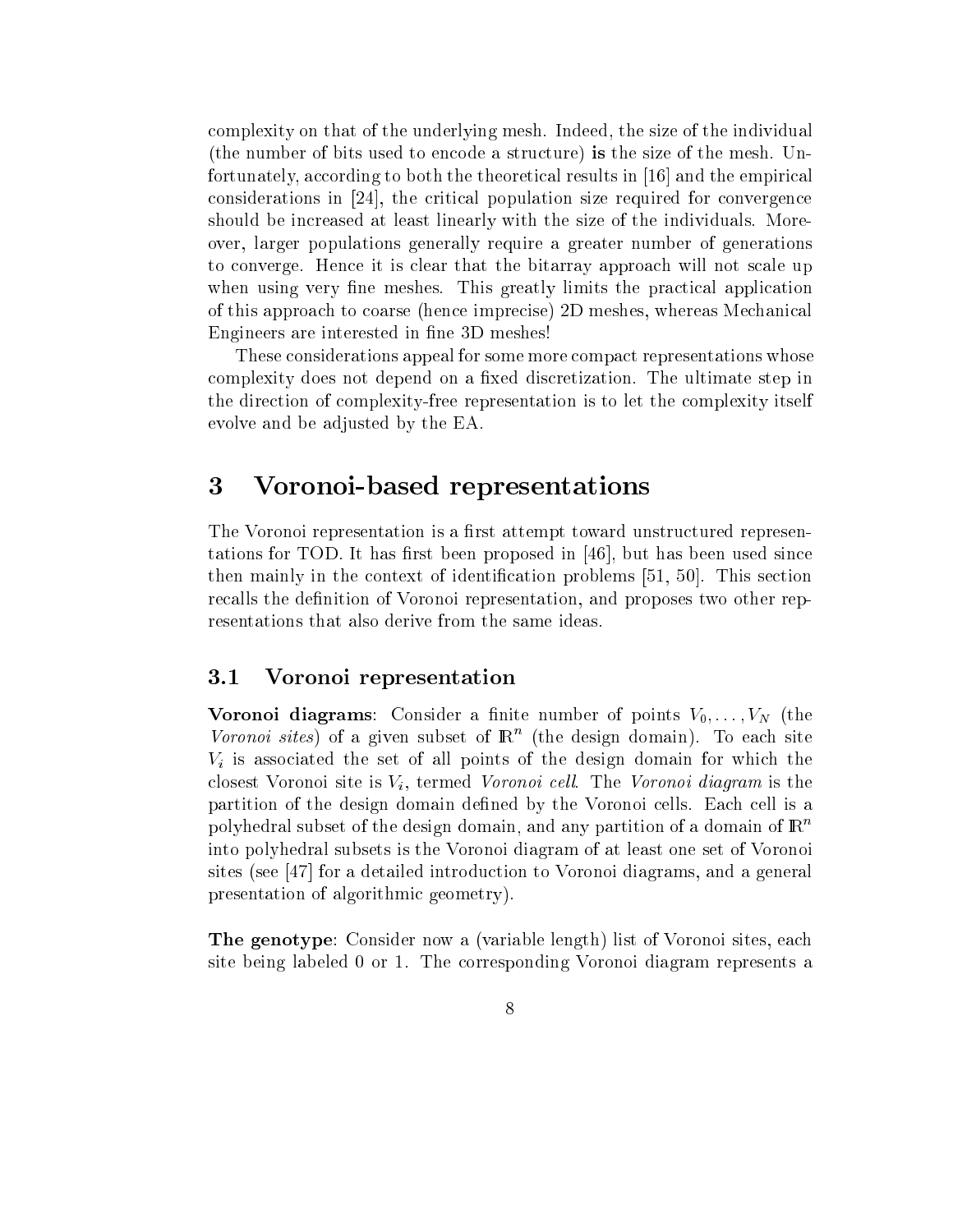partition of the design domain into two subsets, if ea
h Voronoi ell is labeled as its asso
iated site (see Figure 2).



Figure 2: Voronoi representation on a 2 - 1 design domain.

Decoding: Of course, as some FE analysis is required during the computation of the fitness function, and as re-meshing is a source of numerical noise that could ultimately take over the actual difference in mechanical behavior between two very similar structures, it is mandatory to use the very same mesh for all stru
tures at the same generation. A partition des
ribed by Voronoi sites is easily mapped on any mesh: the subset (void or material) an element belongs to is determined from the label of the Voronoi cell in which the gravity enter of that element lies.

However, the omplexity of the individuals (i.e. the number of Voronoi sites in their representation) is totally independent of the choice of the mesh used for fitness computation, and will evolve according to the Darwinian principles underwinning the whole evolutionary process.

Initialization: the initialization pro
edure for the Voronoi representation is a uniform hoi
e of the number of Voronoi sites between 1 and a user-supplied maximum number, a uniform choice of the Voronoi sites in the structure, and a uniform hoi
e of the boolean void/material label.

Variation operators: The variation operators for the Voronoi representation are problem-driven:

 The rossover operator ex
hanges Voronoi sites on a geometri
al basis. In this respect it is similar to the specific bitarray crossover described in [33]. Figure 3 is an example of application of this operator.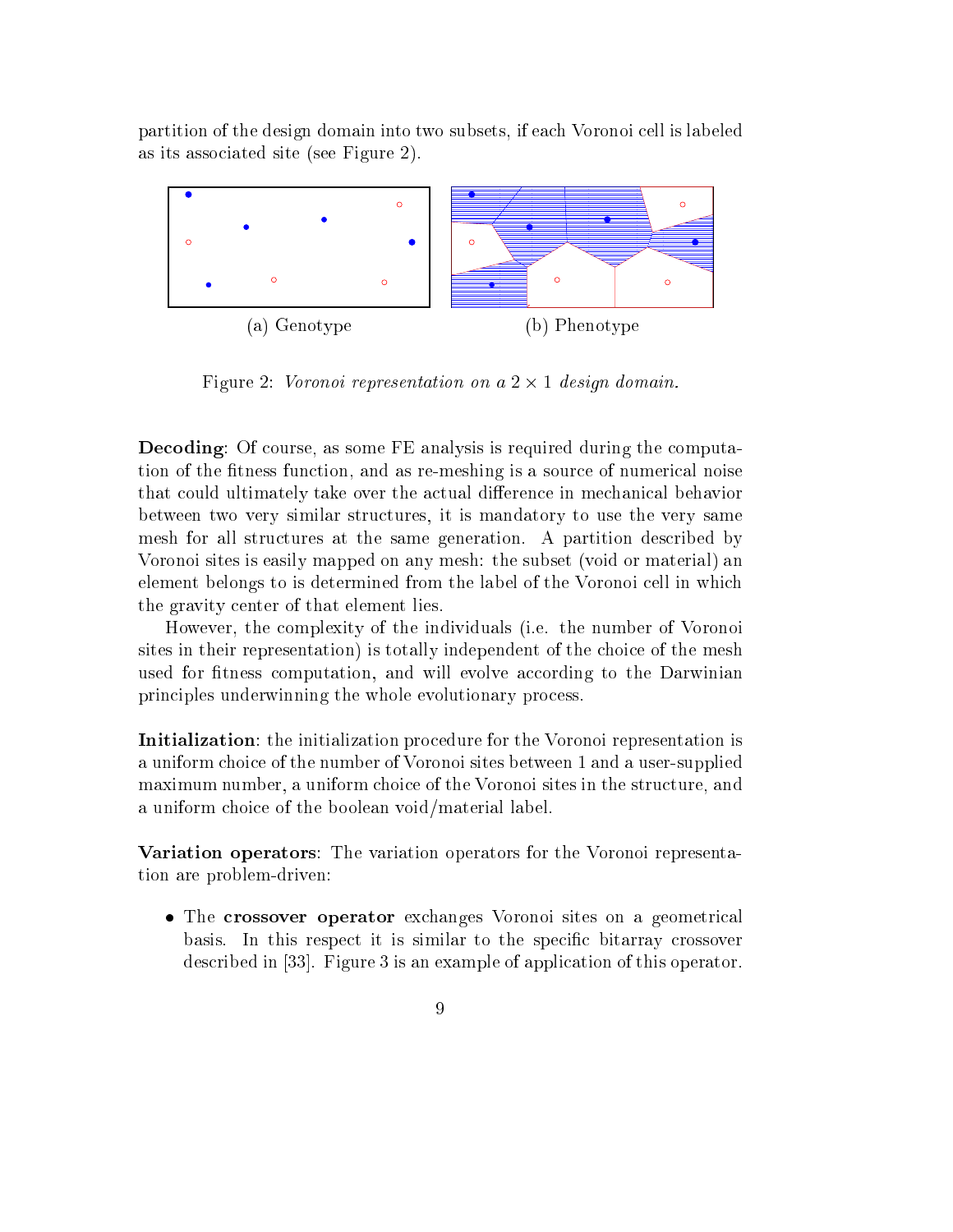

Figure 3: The Voronoi representation, and its crossover operator: a random line is drawn across both diagrams, and the sites on one side are exchanged



(a) The add mutation: the site at end of the arrow has been added to the genotype of Figure 2-a. The phenotype is rather different from that of Figure 2-b).



(b) Mutation by site displa
ement: a small displa
ement of one site in Figure 2-a slightly modified the phenotype (see Figure 2-b).

Figure 4: Two mutations for Voronoi representation.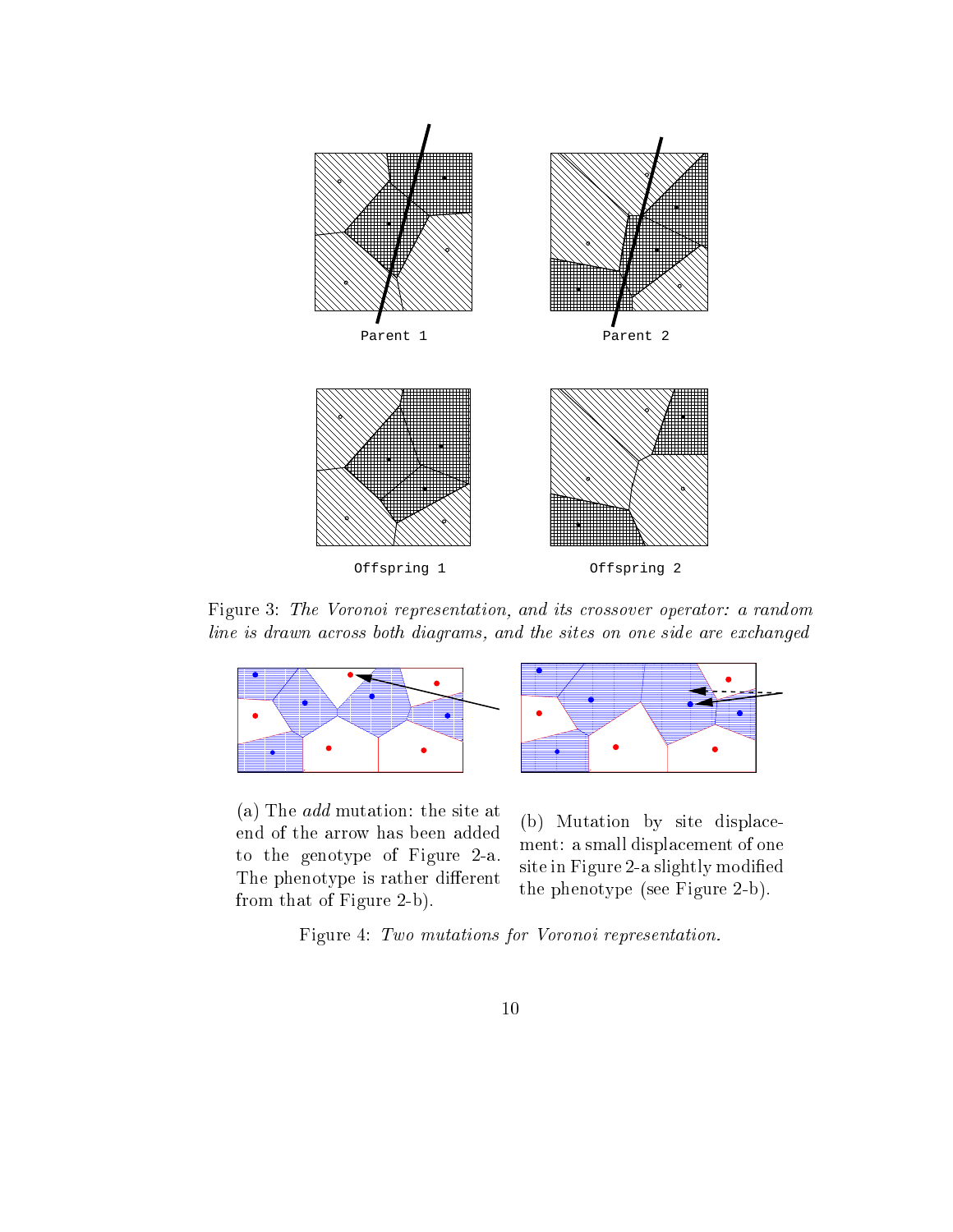- The mutation operator is hosen by a roulette wheel sele
tion based on user-defined weights among the following operators:
	- ement mutation performant mutation performance in the Gaussian mutation and the performance coordinates of the sites. As in Evolution Strategies [53], adaptive mutation is used: one standard deviations is atta
	hed to ea
	h oordinate of ea
	h Voronoi site, undergoes log-normal mutation before being used for the Gaussian mutation of the orresponding oordinate.
	- { the label mutation randomly ips the boolean attribute of one site.
	- { the add and delete mutations are spe
	i variable-length operators that respe
	tively randomly add or remove one Voronoi site on the

Boundary ontrol: One ru
ial problem in TOD is the ne tuning of the boundary of the solution. The optimal shape can only be reached in reasonable time if the algorithm is able to precisely control the boundaries of the individuals in the population. Unfortunately, the Voronoi representation only offers indirect control of the boundary of the structure it represents. Moreover, the high epistasis of that representation makes it difficult to modify a single boundary without disturbing the adja
ent ones. The idea behind the *dipole* representation presented in next section is to try to overcome that difficulty.

### 3.2Dipole representation

Dipoles: A dipole is a set of two Voronoi sites, one labeled 0 and the other labeled 1, standing almost at the same point in the design domain, but whose median has a prescribed angle in the plane. A dipole is hence defined by three real-valued variables, its coordinates  $(x, y)$  and the angle of its median with the x-axis  $\theta$ . Figure 5-a is an example of a dipole. The direct control over  $\theta$  allows a precise control over that part of the boundary that goes through the  $(x, y)$  point.

The genotype: One individual in the dipole representation is a (variable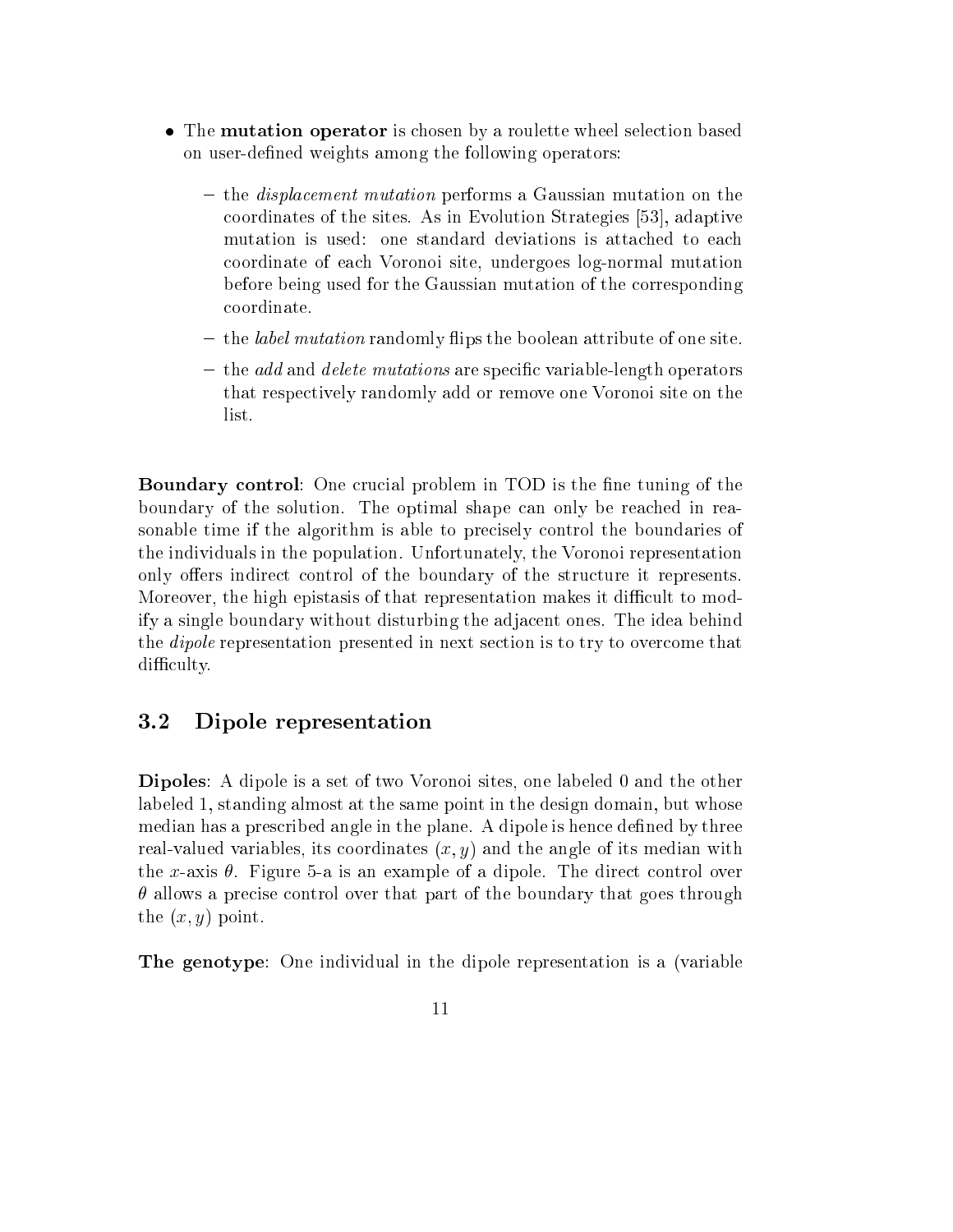

Figure 5: The dipole representation. A single dipole (a) and the Voronoi diagram built using three dipoles  $(b)$ : some unwanted corners appear at median meetings.

length) list of dipoles. As in the Voronoi representation, the orresponding Voronoi diagram represents a partition of the design domain into two subsets.

**Decoding:** As for the Voronoi representation, the fitness of all structures is evaluated using a fixed mesh, and the projection on that fixed mesh is performed as in se
tion 3.1.

However, as an be seen on Figure 5-b, the de
oding of adja
ent dipoles shows that the resulting structure has two kinds of boundaries: the median of the dipoles, whi
h an hopefully be ontrolled by the evolutionary algorithm, and the medians between dipoles, whose fine tuning will be as difficult as in the Voronoi representation – and maybe even more, as some weird configurations will often arise, as the one shown in Figure 5-b.

Evolution operators: these operators for the dipole representation are derived from the ones of the Voronoi representation: the initialization pro edure hooses a number of dipoles, and initializes their oordinates uniformly in the design domain and their angle in  $[0, 2\pi]$ . The crossover operator ex
hanges dipoles exa
tly as its ounterpart for Voronoi representation ex
hanged Voronoi sites (see Figure 3). The mutation operators in
lude the displa
ement mutation, the Gaussian mutation of the angle of a dipole, and of ourse the addition and destru
tion of dipoles in the list.

the structure structure structure in the problems, it is well-known that the t best stru
tures are in fa
t truss stru
tures. Obtaining truss stru
tures using Voronoi diagrams or dipoles requires the emergen
e of oupled subsets of either sites or dipole and thus might take some time to evolve.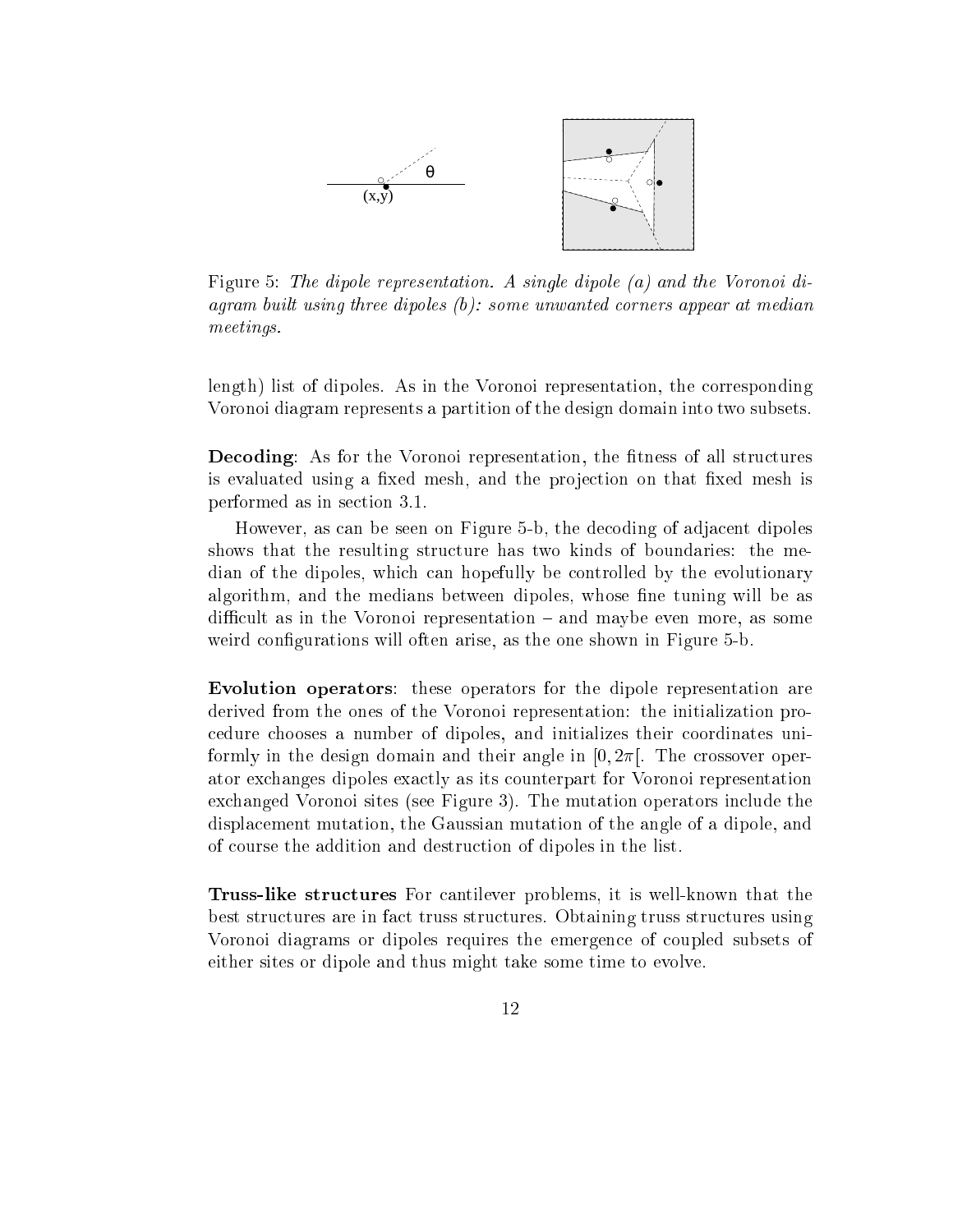Moreover, the defe
ts of the dipole representation pointed out in Figure 5 b (together with experimental results as the ones of se
tions 4.2) demonstrate its inability to achieve the fine tuning of the boundary that was the main reason why it was designed.

The Voronoi-bar representation, introdu
ed in next se
tion, aims at both achieve the fine tuning of the boundary, and favor the evolution of truss structures by providing alleles that already are truss elements.

### 3.3Bar representation

Voronoi-Bars: A Voronoi-bar is hence defined by four real-valued variables, its coordinates  $(x, y)$ , the angle of the bar with the x-axis  $\theta$  and its width. Figure 3.3-a is an example of a single Voronoi-bar.

The genotype: One individual in the Voronoi-bar representation is a (variable length) list of Voronoi-bars. When all Voronoi-bars are simply considered as Voronoi sites, the orresponding Voronoi diagram represents a partition of the design domain into onvex polygons. Ea
h su
h polygon is then separated into two subdomains, namely the entral part, made of material, and the outer part, "filled" with void (see Figure 3.3). Whenever the width is large enough, the whole ell is 1, whereas a null value for the width turns the ell into a 0 ell: these extreme ases of the Voronoi-bar representation are nothing else than the Voronoi representation itself.

Decoding: As for the Voronoi representation, the fitness of all structures will be evaluated using a fixed mesh, and the projection on that fixed mesh is performed as in se
tion 3.1: an element is onsidered made of material if and only if its enter of gravity falls within the material part of a Voronoi-bar.

As an be seen on Figure 3.3-b, the de
oding of adja
ent Voronoi-bars allows to directly control almost the whole boundary of the resulting structure, apart from some limited portions at the junction of two "bars".

Evolution operators: these operators for the Voronoi-bar representation are on
e again derived from the ones of the Voronoi representation: the initialization procedure chooses a number of bars, and initializes their coordinates, angles and width uniformly. The crossover operator exchanges bars exa
tly as its ounterpart for Voronoi representation ex
hanged Voronoi sites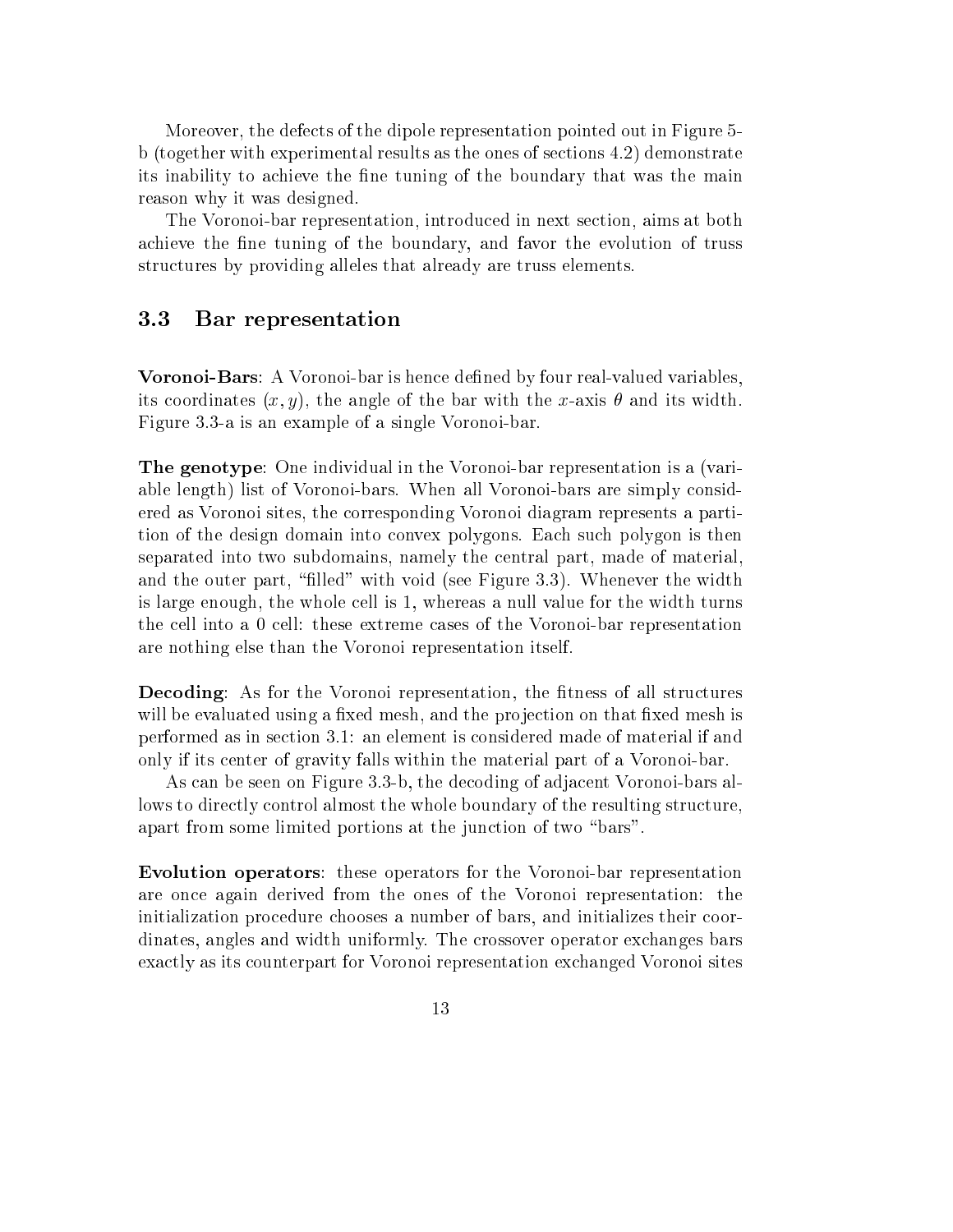

Figure 6: The Voronoi-bar representation. A single bar  $(a)$  and the structure built using two such bars  $(b)$ . The thick line is the boundary between the two Voronoi cells and is part of the structure boundary only at the junction of the

(see Figure 3). The mutation operators in
lude the displa
ement mutation, the Gaussian mutation of the angle and width of a bar, and of ourse the addition and destru
tion of bars in the list.

### 4 Experimental results for Voronoi-based rep- $\boldsymbol{4}$ resentations

This se
tion introdu
es some results obtained using the Voronoi-based representations. Mesh-dependency experiments were run on the Voronoi representation to ensure the idea of compact unstructured representation was indeed playing its role: this was shown to be the ase up to the error in dis cretization [28]. Some original results on some 3D cantilever problem further demonstrate that using unstru
tured representations did indeed allow innovative results in Evolutionary Topologi
al Optimum Design. But the most important part of this se
tion deals with omparative results on the ben
hmark cantilever problems to try to assess the usefulness of the introduction of the other Voronoi-based representations.

## 4.1 Evolutionary experimental conditions

Unless otherwise stated, the experiments presented further on have been performed using the following settings: Standard GA-like evolution (linear rank-based selection and generational replacement of all parents by all offspring) with populations size 80; At most 40 Voronoi sites (or dipoles or bars) per individual; Crossover rate is 0.6 and mutation rate per individual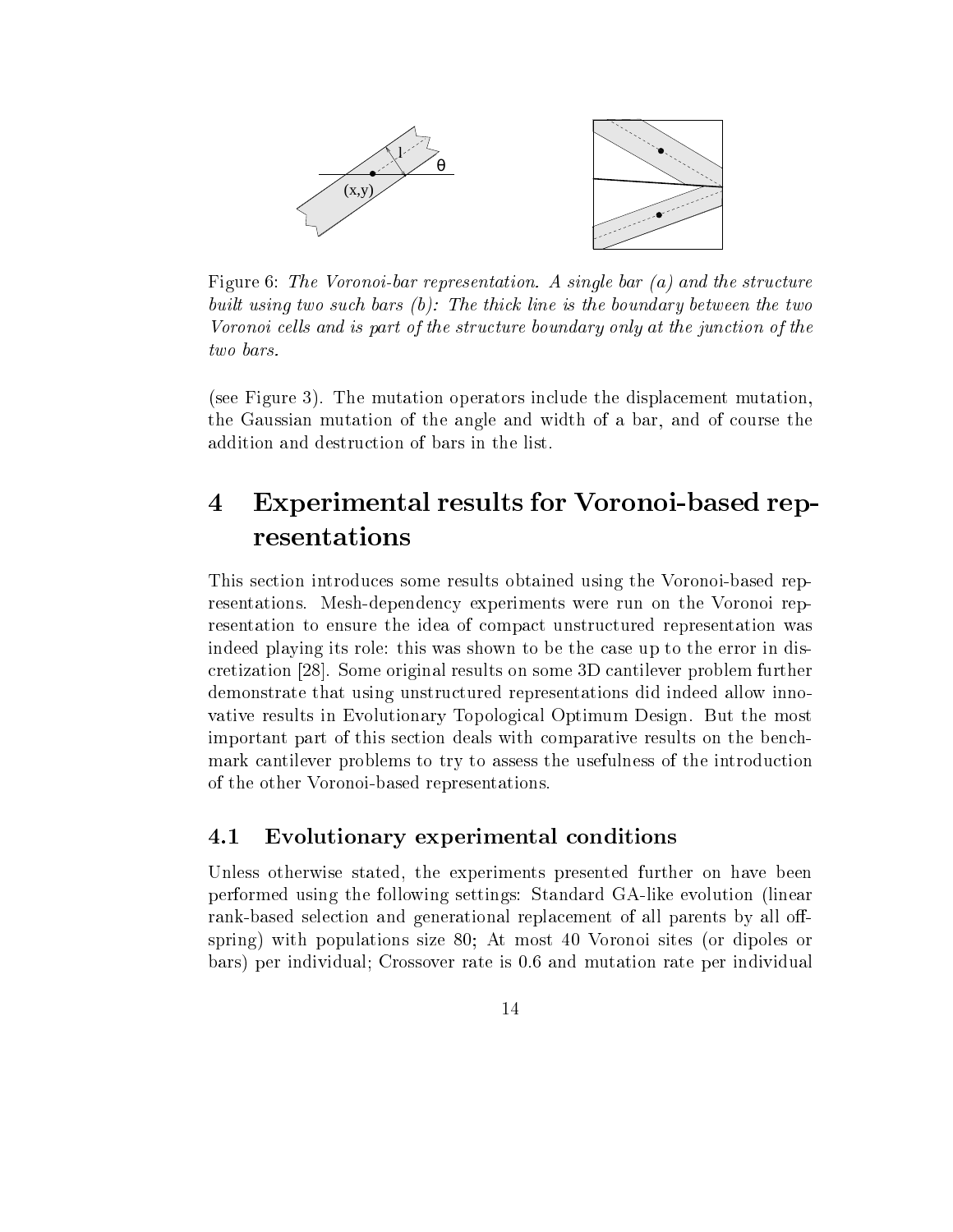is 0.3; Weights among the different mutations are  $0.5$  for the displacement mutation, the remaining mutations equally sharing the remaining 0.5; All runs are allowed at most 2000 generations, and the algorithm stops after 300 generations without improvement; All plots are the result of 21 independent runs; All CPU times are given related to a Pentium III pro
essor running at 300MHz under Linux. For instan
e, the ost of one generation for the 1 - 2 or the 2 - 1 antilever problems dis
retized with 200 elements is 2s.

### 4.2 Comparative results of Voronoi-based representations

This se
tion presents omparative ben
hmark results on the three Voronoibased representations. Two ben
hmark problems are onsidered: the 1 - 2 and 2 - 1 antilever plates with respe
tive limits on the maximal displa
ement of 20 and 220. In both cases, the vertical left boundary is fixed, and the point-wise for
e is applied at half-height of the right verti
al boundary. The experimental onditions for all representations are those des
ribed in se
tion 4.1.

Figures 7, 8 and 9 show typical best structures obtained with respectively the Voronoi, the dipole and the Voronoi-bar representations, while Figures 10 and 11 show statisti
s over 21 runs for both test ases.

The first conclusion of these experiments is that all three representations find almost equally good solutions among the 21 runs. However, the best representation according to the quality criterion is the Voronoi-bar representation: almost all solutions were similar to the ones of Figure 9, whereas many solutions found by the dipole representation were mu
h worse, and the solutions found by the Voronoi representation were onsistently slightly worse. These trends are reflected on the comparative runs shown in Figures 10 and 11. Note that both Voronoi and dipole representations sometimes showed results similar to the Voronoi-bar representation, but the latter really appeared more robust.

Another criterion is the complexity of the solutions. The test cases are here very simple, and the solutions should reflect this simplicity. Here again the Voronoi-bar representation is a lear winner: In all runs, the Voronoi-bar representation found very ompa
t solutions, ompared with those found by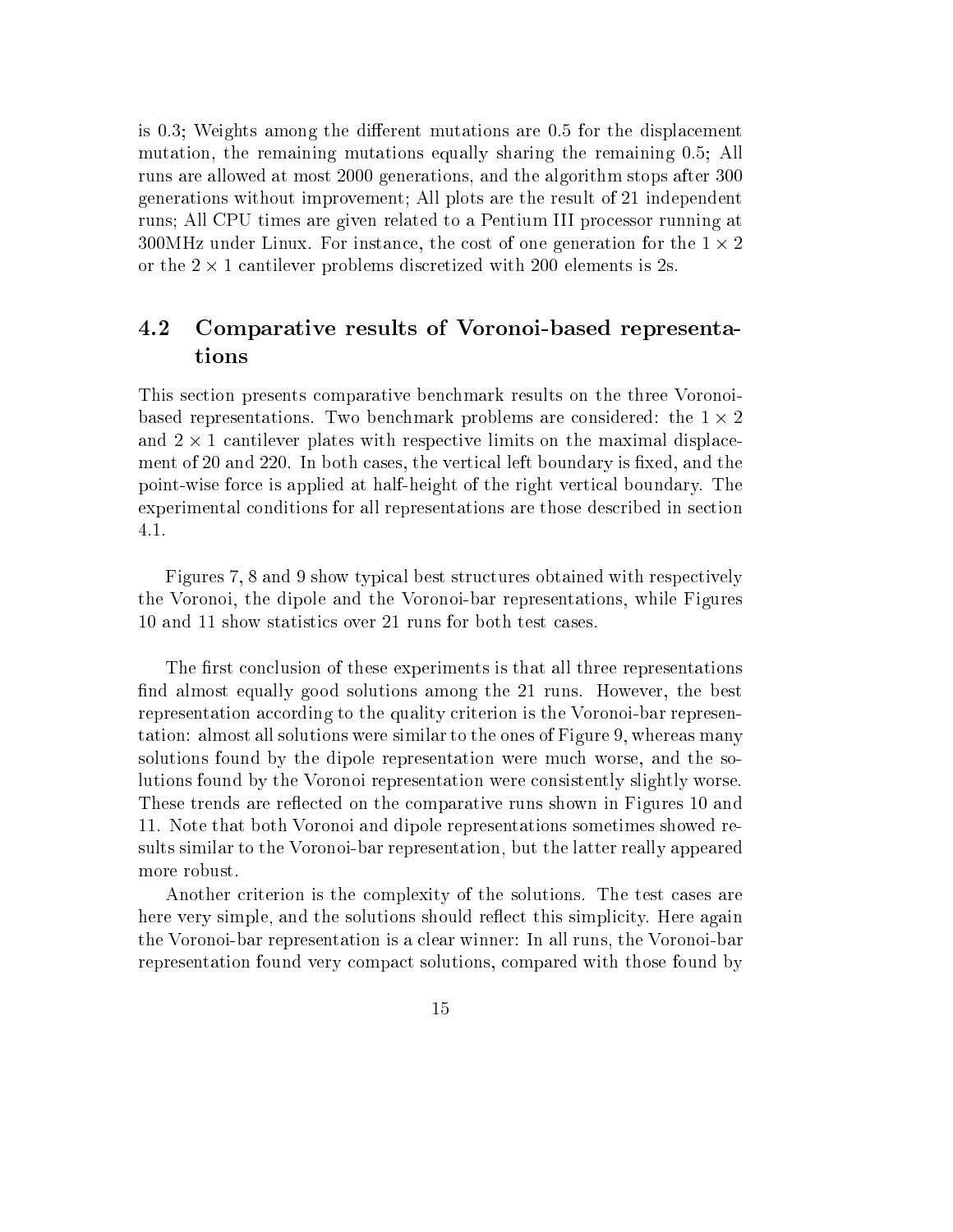

Figure 7: The two best ben
hmark results for the Voronoi representation



Figure 8: The two best ben
hmark results for the dipole representation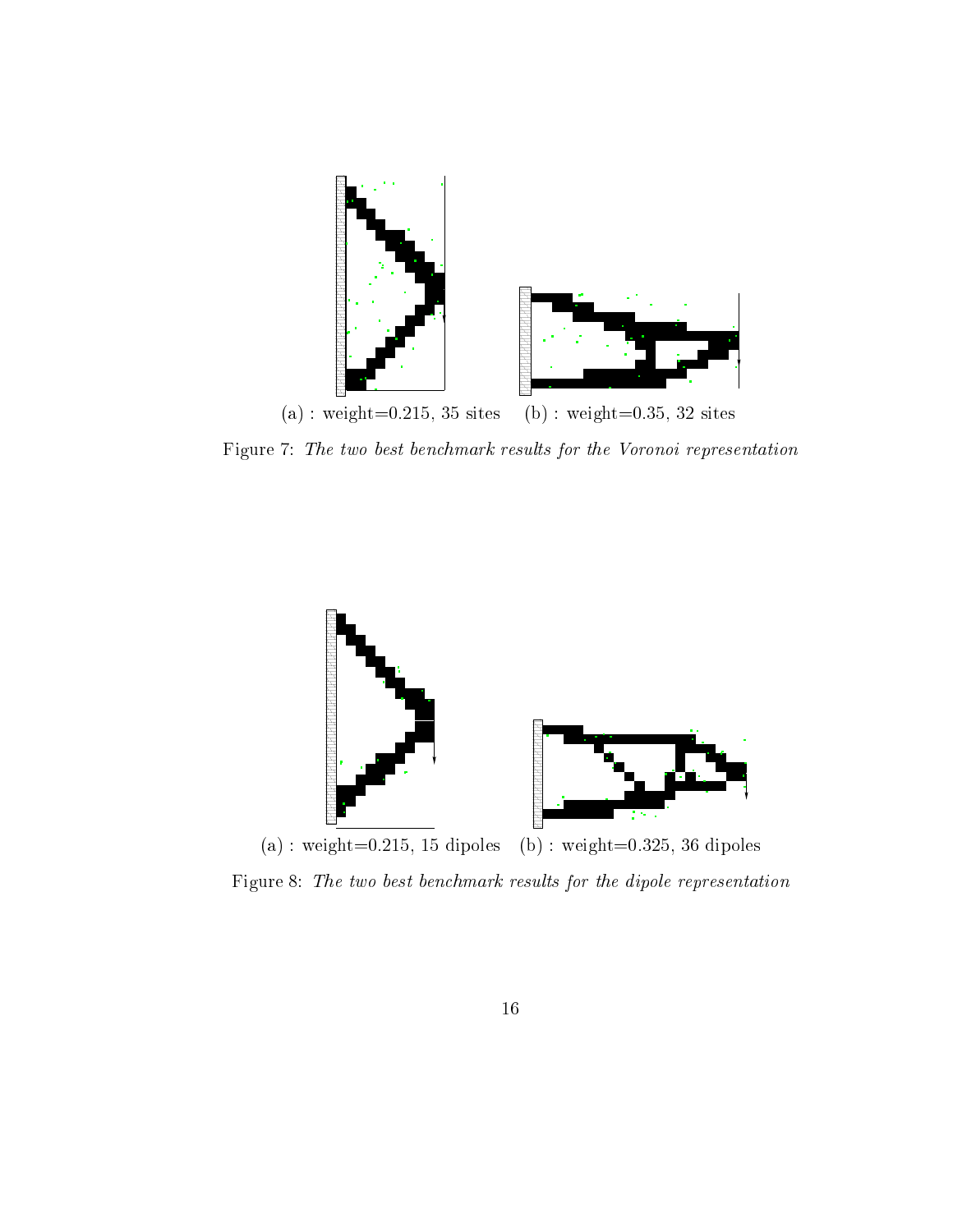

Figure 9: The two best benchmark results for the Voronoi-bar representation

the other representations. The prefe
t 2-bars V-shape was even found on
e for the 1 - 2 antilever problem.

Hen
e it seems that the additional omplexity in the elementary alleles of the Voronoi-bar representation does pay off, at least on these benchmark problems.

## 4.3

The problem of the 10 - 1 antilever (dis
retized using a 100 - 10 regular mesh) proved to be difficult for the bitarray representation as it raises an additional difficulty: most of initial random structures do not connect the fixed boundary and the point where the loading is applied. Hen
e an alternate initialization procedure is used, where the average weight of random structures can be tuned (see [31] for details). Furthermore, the maximal number of sites for ea
h individuals is in
reased to 120, and the best results were obtained with a population size of 120.

Nevertheless, the dipole representation was unable to find satisfactory  $solutions - in most cases, it simply could never find a connected solution,$ similarly to the bitarray representation.

Figure 12 and 13 shows the most significant results obtained using respe
tively the Voronoi and the Voronoi-bar representations.

Again, a slight advantage an be seen for the Voronoi-bar representation in the quality of the best solution. However, the advantage in solution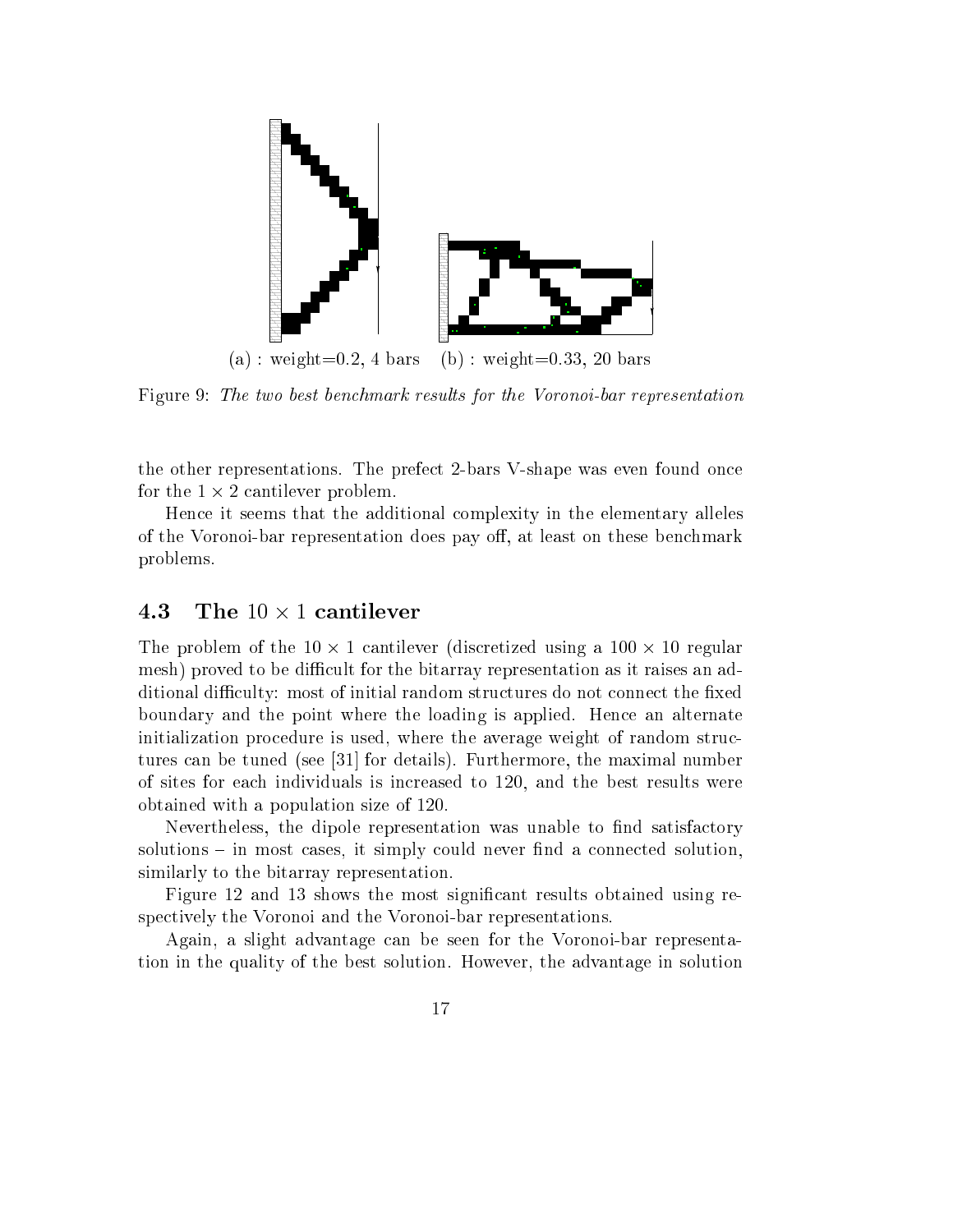

Figure 10: Comparative on-line results for the Voronoi-based representations on the 1 - 2 antilever for Dlim = 20



Figure 11: Comparative on-line results for the Voronoi-based representations antilever for Distribution and District the Company of the 200 and 220 and 220 and 220 and 220 and 220 and 22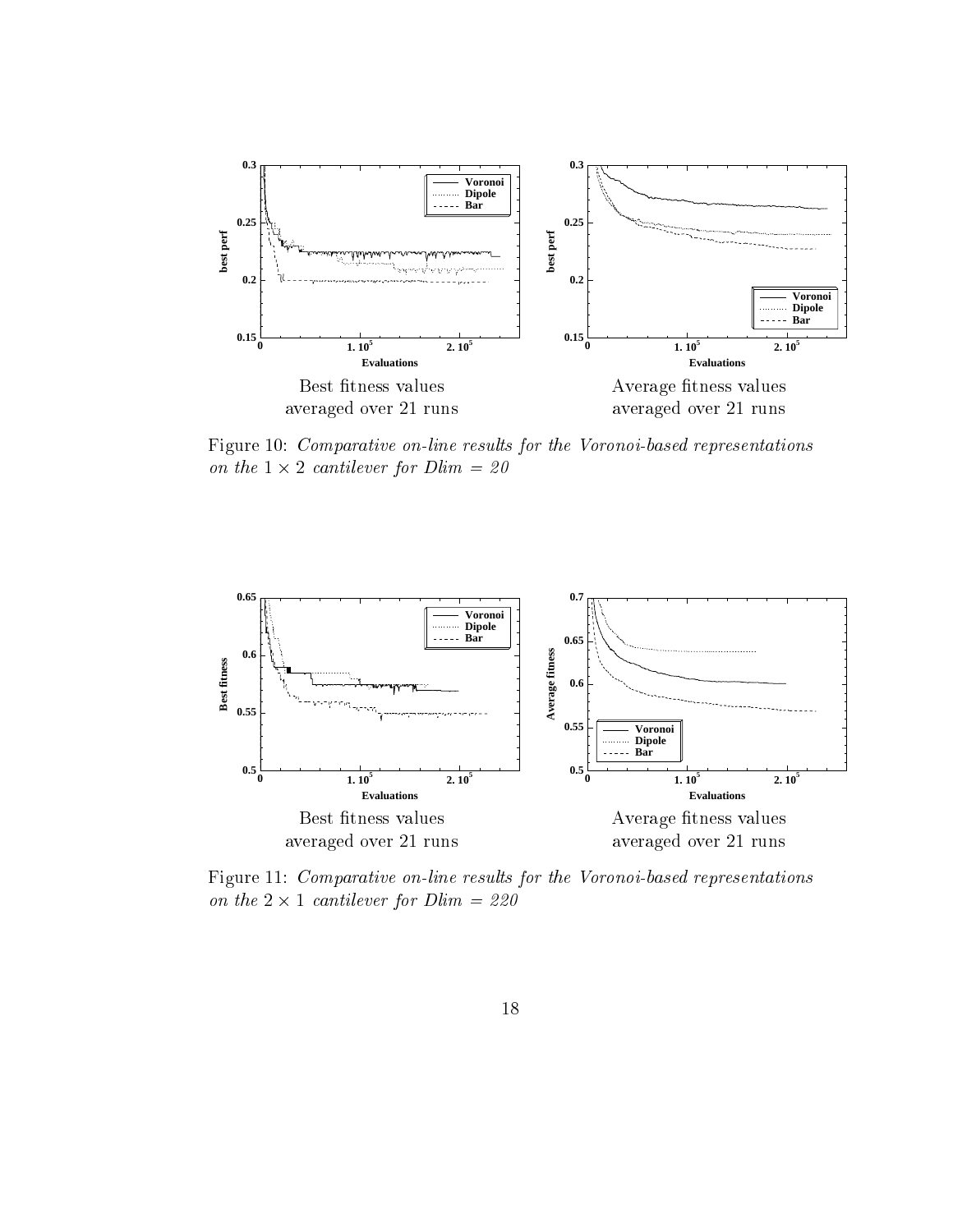

Figure 12: Optimal stru
ture on the 100 - 10 mesh for 10 - 1 antilever plate for the **Voronoi** representation.  $D_{lim} = 12$ , number of cells = 105. weight  $= 0.479$ . CPU time  $= 14s/gen$ .



Figure 13: Optimal stru
ture on the 100 - 10 mesh for 10 - 1 antilever plate for the **Voronoi-bar** representation.  $D_{lim} = 12$ , number of cells = 91. weight =  $0.424$ . CPU time =  $14s/gen$ .

omplexity is not so lear than it was on the 1-2 ben
hmark. But a very interesting feature is the quasi-regularity of the Voronoi-bar solution: indeed, any mechanical engineer would build such a structure by using the same part structure four or five times before ending with some specific part at the further end (think of how ranes are designed). But as the Voronoi-based representations do not have the ability to evolve modularity, su
h partial solutions have to be evolved six times. On-going work addresses this issue by introdu
ing hierar
hi
al representations based on the elementary Voronoi representations introdu
ed in se
tion 3.

### Three-dimensional problem

This se
tion demonstrates that the Voronoi representation an indeed be applied to represent three-dimensional objects. Because the Voronoi diagrams theory is valid in any dimension, the extension of the representation defined in section 3.1 to three dimensional objects is straightforward – note that this is true for the dipole representation, too (section 3.2), but that the bar representation (3.3) will require some work, as multiple elementary geometrical shapes should be designed (e.g. 3D bars of different sections).

The test problem is the 3D equivalent of the cantilever benchmark problem des
ribed in se
tion 2.1: The design domain is a quadrangle subset of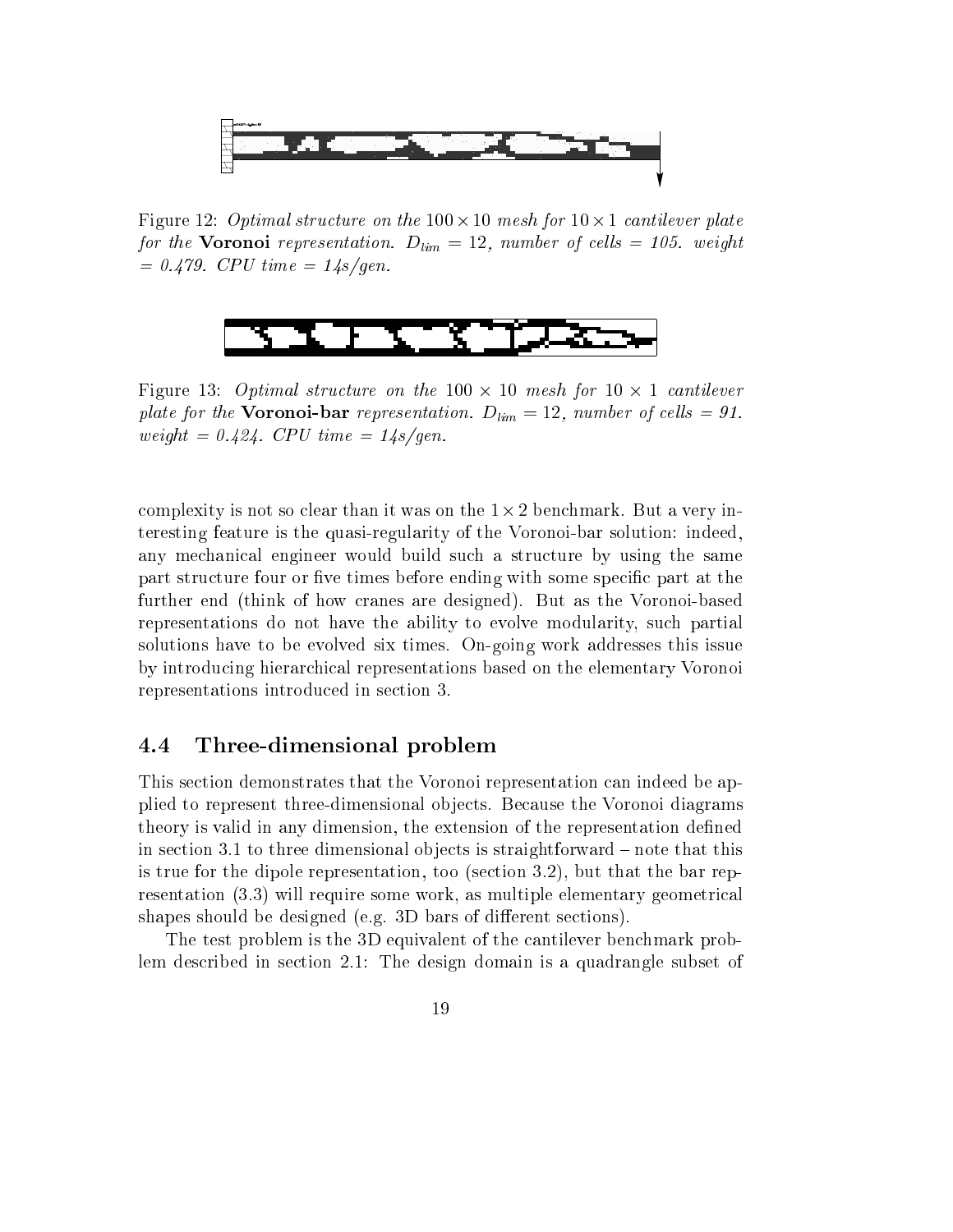

Figure 14: The design domain for the 3-dimensional cantilever problem.

 $\mathbb{R}^+$ , the structure is fixed on a vertical plane, and a force is applied in the enter of its opposite fa
e (see Figure 4.4). The problem is symmetri
al with respect to a vertical plane perpendicular to the fixed wall. Hence only half of the domain is distinct factor in the domain  $\pi$  is distinct factor of the second factor  $\pi$ fixed, and the loading is applied on the middle of the right face.

The first experiments presented here were performed only with the Voronoi representation (se
tion 3.1). As for large 2D domains (se
tion 4.3), the higher omplexity of the problem lead to modify the settings: the population size is again set to 120 and the maximum number of Voronoi sites is also in
reased to 120.

Figure 15 demonstrates that the algorithm was able to find some good solutions in  $\dots$  a few days of CPU time (3D FEM analyses are far more costly than 2D for the same mesh size). To the best of our knowledge, su
h results are the first results of 3D TOD obtained using Evolutionary Computation.

Moreover, it also stresses the ability of EAs to find multiple quasi-optimal solutions to the same problem, some of them quite original indeed when ompared to the results of the homogenization method on the same problem.

# 5 IFS representation

The Voronoi-based representations were some attempts to escape the direct en
oding of dis
retized stru
tures using a predened mesh. However, the basi blo
ks that build the stru
ture had to be designed by the programmer, and wrong choices can bias the search in a wrong direction.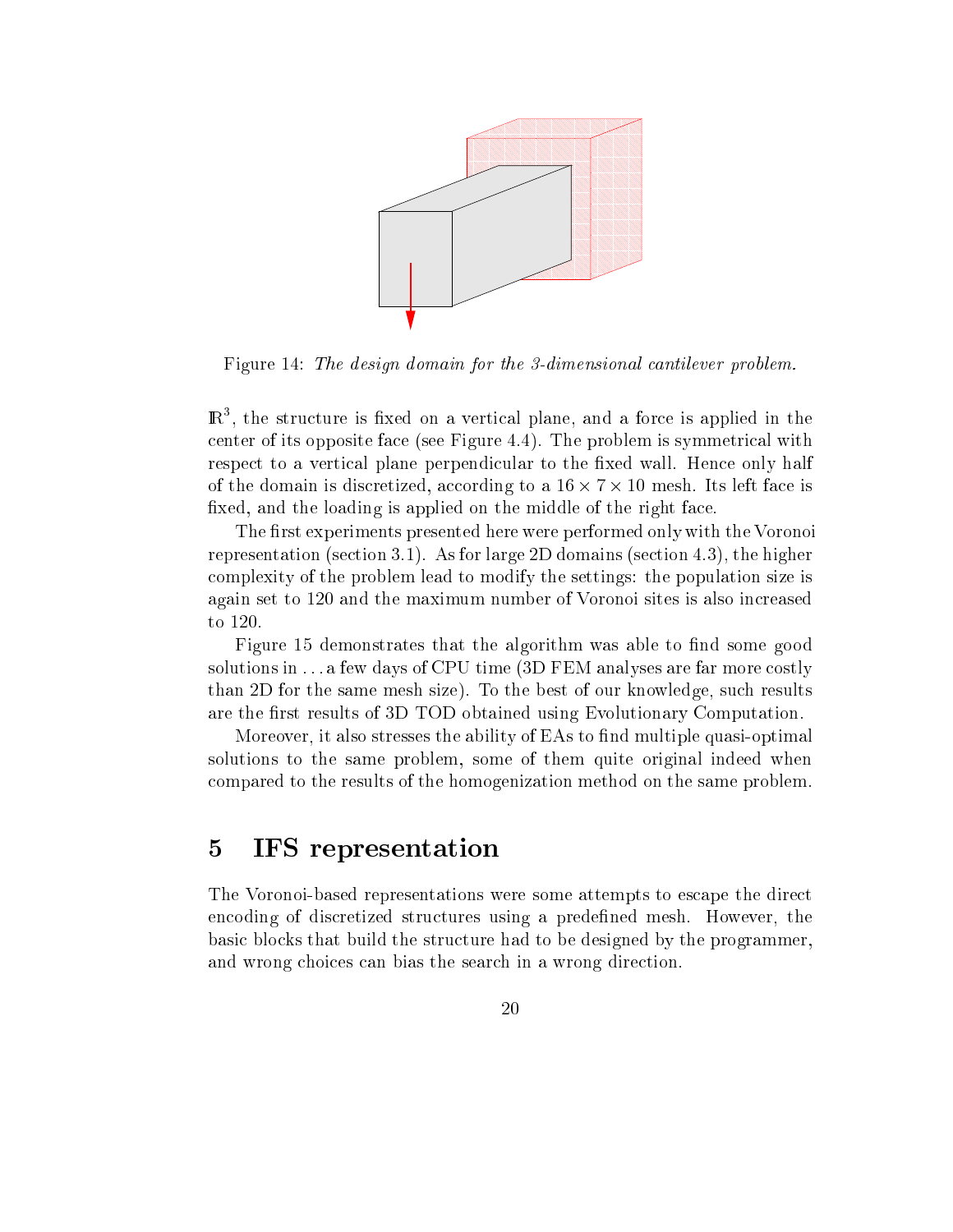

Figure 15: Two results for the symmetrical three-dimensional problem using a ture, with same on the structure structure in the structure of the same of the same of the same of the same  $= 6mn/gen$ ). The point of view is that of Figure 4.4, i.e. the structure is fixed on a vertical wall at the back of the figure (not represented).

The following fractal-based representation is an attempt to go further in the morphogeneti dire
tion: no assumption is made about what the building blocks of a structure could be  $-$  but the search space for the genotype is hopefully rich enough so that a large number of different structures can be evolved.

#### 5.1IFS Theory

An if  $S$  is  $I = \{I', (w_n)_{n=1,..,N}\}$  is a conection of N functions defined on a complete metric space  $(F, d)$ . Let W be the Hutchinson operator, defined on the space of subsets of  $F$ :

$$
\forall K \subset F, \quad W(K) = \bigcup_{n \in [0,N]} w_n(K)
$$

If all  $w_n$  functions are contractive (i.e. there exists a positive real number  $s \leq 1$  such that  $a(w(x), w(y)) \leq s.a(x, y)$  for all  $(x, y) \in F^{-}$ ), the IFS is called *hyperbolic*, and there exists a unique set  $A$ , called the *attractor* of the IFS, such that  $W(A) = A$ .

The uniqueness of the attractor is a result of the contractive mapping fixed-point theorem for  $W$ , which is contractive according to the Hausdorff distance defined by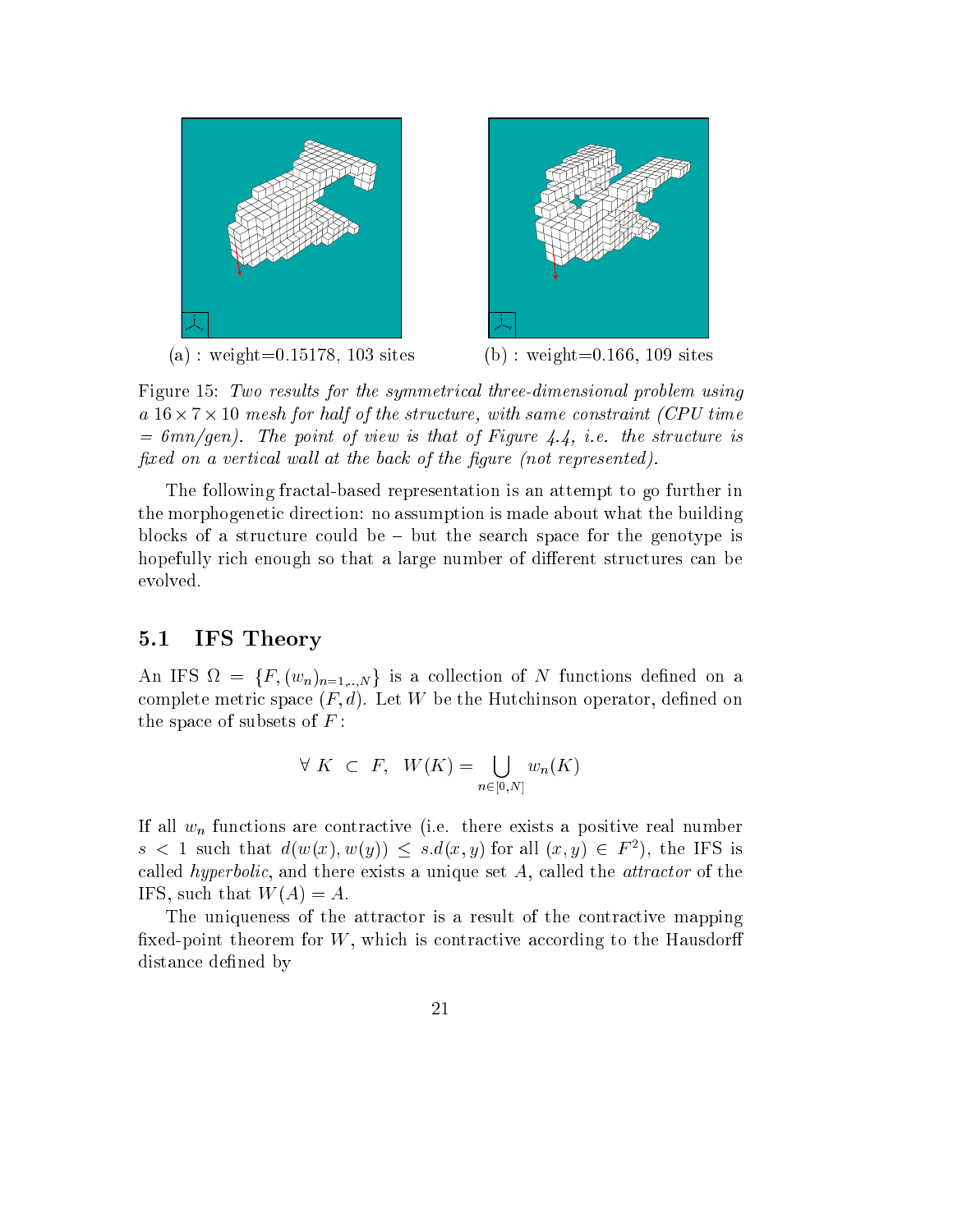$$
d_H(A, B) = \max[\max_{x \in A} (\min_{y \in B} d(x, y)), \max_{y \in B} (\min_{x \in A} d(x, y))]
$$

From a computational viewpoint, there are two known ways to compute the attra
tor of an IFS:

- sto the contract of the store of the store  $\mathcal{S}$  , and the the the store of the store of the store of the store of the store of the store of the store of the store of the store of the store of the store of the store of of the  $w_i$  functions. Build the sequence  $x_n$  by  $x_{n+1} = w_i(x_n)$ , i being randomly chosen in  $\{1..N\}$ . Then  $\bigcup_n x_n$  is an approximation of the attra
tor of (the larger n, the more pre
ise the approximation).
- $\bullet$  Deterministic include. From any active  $\mathcal{O}_0$ , build the sequence  $\lceil \mathcal{O}_n \rceil$ of subsets by  $S_{n+1} = W(S_n)$ . When n goes to  $\infty$ ,  $S_n$  is an approxima-

#### 5.2Evolutionary IFS identification

The first attempts to evolve IFS using EAs dealt with the inverse problem: given a target shape  $A \subset F$ , find the IFS whose attractor is A.

This problem can be formulated as an optimization problem: find the IFS whose attractor minimizes the distance to the target shape  $A$ . As the function to be optimized is extremely complex, some *a priori* restrictive hypotheses are necessary. Usually, the search space is that of affine IFS, with a fixed number of functions: see  $[7, 55]$  for early computational methods. More re
ently, solutions based on Evolutionary Algorithms have been presented for affine IFS, i.e. IFS in which all functions are affine functions  $[56, 23, 45]$ .

But affine IFS are a small subset of possible IFS, and some previous work of one of the authors [43] dealt with general non-affine IFS (called  $Mixed$ IFS) using GP, that allows to evolve any type of function. However, whereas assessing the contractivity of affine functions is straightforward, the contractivity of general functions defined as GP trees could only be numerically checked a posteriori – and at a heavy computational cost. This drawback motivated the very recent introduction of Polar IFS [19] in which the functions are sought (still using  $\langle GP \rangle$  in polar form around their fixed points: a simple condition on the  $\rho$  functions ensures the local contractivity of the function around its fixed point. While this does not ensure the global contractivity, the proportion of contractive functions among that class of polar functions is much larger than that of contractive general GP trees - and the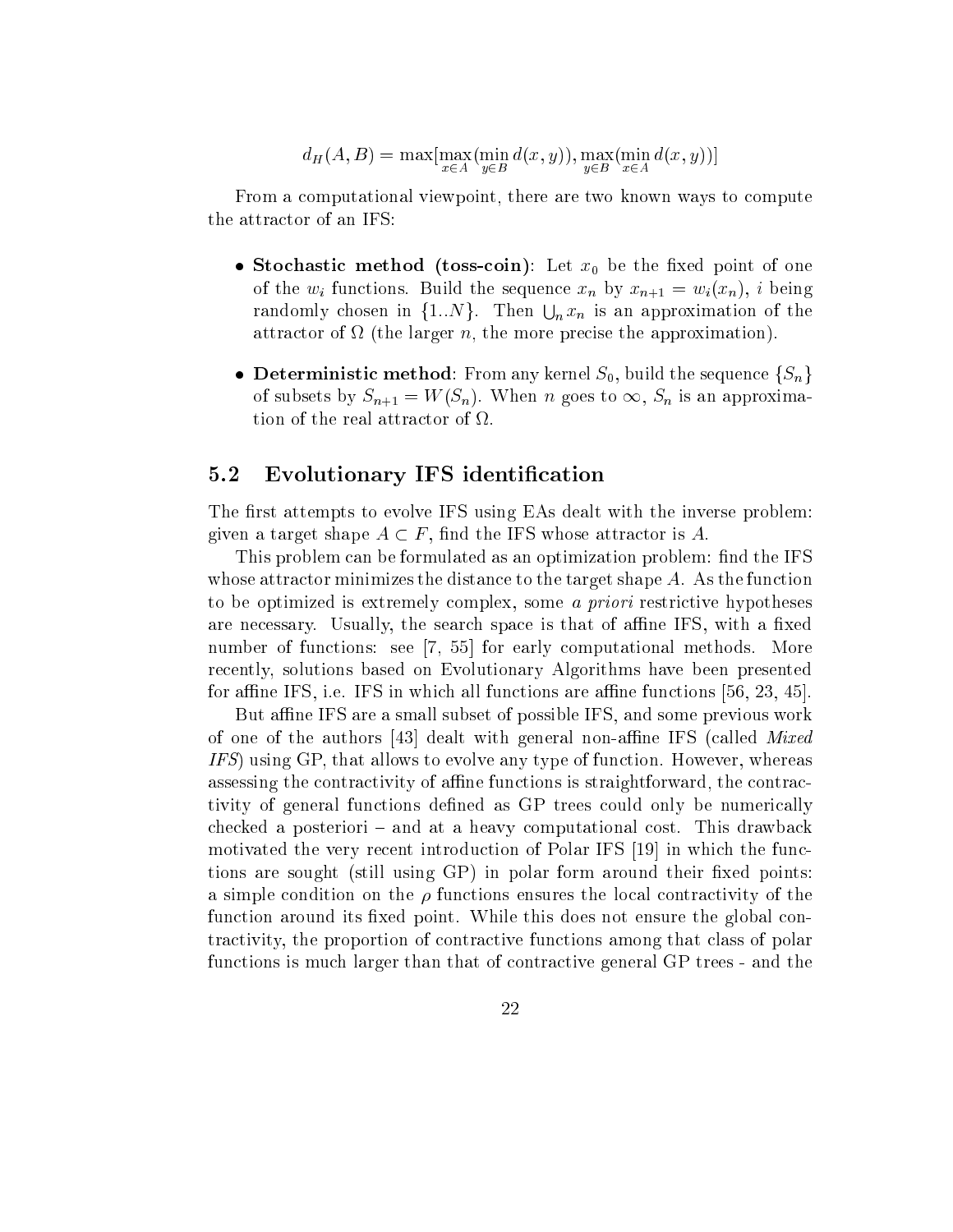

Figure 16: The two ben
hmark results for the IFS representation

inverse problem can be solved more rapidly and accurately.

Unfortunately, when the present work started, only the GP program to identify mixed IFS was operational. Hence the first results presented in next se
tions using IFS representation for the TOD problem have been obtained using the mixed IFS GP-based program described in detail in  $[43]$ .

#### $5.3$ IFS representation for TOD: first results

The idea of shape representation using IFS is now straightforward: The attractor of an IFS is a shape defined in the design domain. Hence the fitness of the IFS can be computed using that shape as a structure, potential solution of the TOD.

The attra
tor of a given IFS is omputed on the mesh that is used for the FE analyses, and the fitness is computed as stated in section 2.3. The same 1 - 2 and 2 - 1 ben
hmark antilever problems than in se
tion 4 are used, and Figure 16 shows the best results obtained in 5 runs.

First, the good news is that reasonable structures were obtained. Moreover, their shapes are indeed more "lace-like" than when using a Voronoibased representation  $-$  and without the cost of describing all small holes as in the bitarray representations.

However, the results are not as good as the results obtained by Voronoi representations, and that appealed for further experiments on less simple problems: the IFS representation was used for the IFS representation problems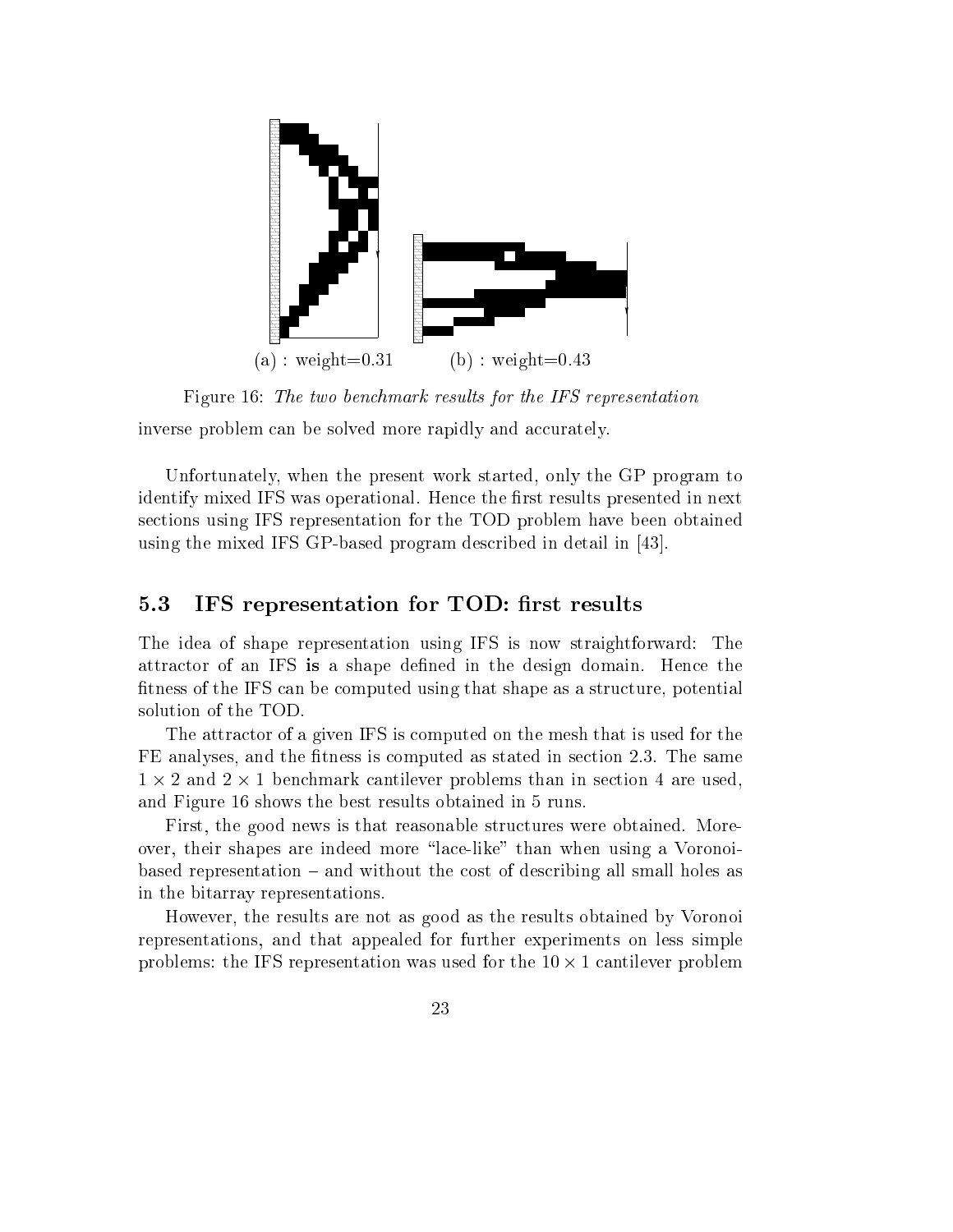

Figure 17: Optimal stru
ture on the 100 - 10 mesh for 10 - 1 antilever plate for the IFS representation.  $D_{lim} = 12$ . weight = 0.58. CPU time = 15s/gen.

of se
tion 4.3. The best feasible result (out of 10 independent runs) an be seen on Figure 17. Comparing this result to those presented on Figure 12 and 13, it is lear that the optimal stru
ture is heavier here. Note that a lighter structure  $(0.55)$  that violates the constraint on the maximal displacement very lightly (12.17 vs 12) has also be obtained in one of the runs.

These preliminary experiments raise some critical issues:

- e of the results was very high the results were really were really were really were really not good at all. Su
h high varian
e is a real problem in exploitation situations, where it is mandatory that reasonable solutions are found at every run. However, for design problems, it can become an advantage, as one an hope to obtain very good solutions. It did not happen with the ben
hmark problems presented here, maybe be
ause the (known) best solutions really are too simple.
- The same adaptive penalty strategy was used here than for the Voronoibased representations (see se
tion 2.3). However, whereas all runs of Voronoi-based representations found feasible solutions, most runs using the IFS representation found slightly infeasible solutions.
- the computational time for decoding is much information to the IFS representation than for the Voronoi representation.
- The in
uen
e of mesh renement on the a
tual shape obtained by de coding an IFS is not easy to guess. However, first experiments suggest that different meshes might result in quite different shapes up to very fine meshes.

These remarks suggest that too many things remain unknown in the structure of the IFS search space. Further experiments are needed, on different problems where the solution is not clearly a simple object  $-$  starting with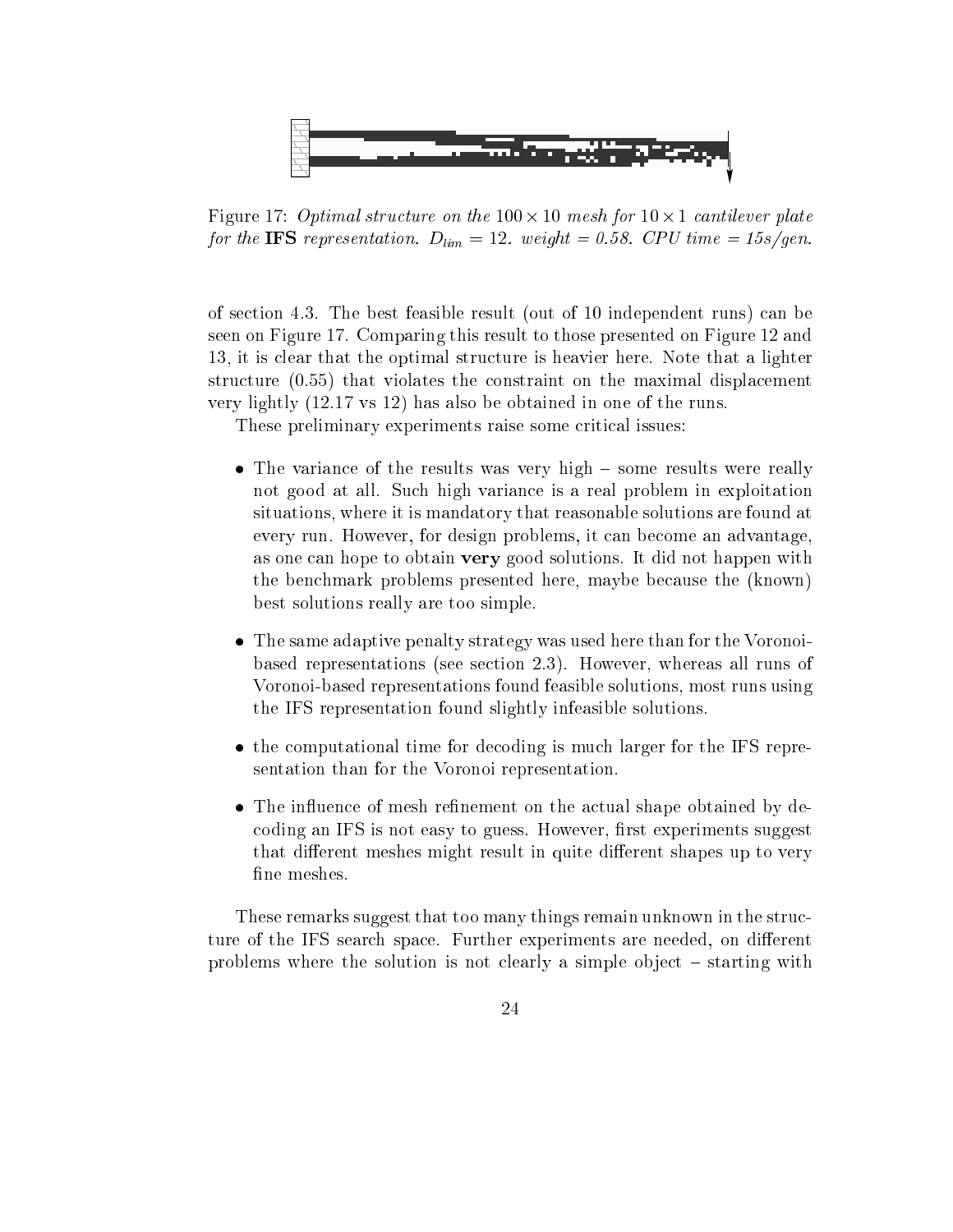the 10 - 1 problem of se
tion 4.3, but also going to design problems outside Stru
tural Me
hani
al, e.g. in Image Analysis domain. Another issue is the extension to three-dimensional problems. Whereas the theoreti
al extension is straightforward, the omplexity of the omputation of the attra
tor of a 3D IFS will in
rease drasti
ally.

### 6 Discussion and conclusion

This paper has introdu
ed new representations for the representation of obje
ts in the framework of Evolutionary Computation. These representations were experimented with on some Design problems in Structural Mechanics. Departing from the raw bitarray representation based on a fixed discretization of the design domain, representations based on the theory of Voronoi diagrams have been proposed, from the simple Voronoi representation to the more omplex dipole and Voronoi-bar representations.

These representations are unstru
tured, i.e. an individual is a variablelength unordered list of alleles. They are compact, in the sense that they don't require en extensive description of the object at hand on a (usually very large) fixed set of alleles: Though the structure of a single allele inreases when going from the Voronoi representation to the Voronoi-bar representation, all three representation implement self-adaptive omplexity of the solutions, i.e. the a
tual omplexity of the individuals is evolved by the algorithm and does not have to be pre-defined by the user.

These representations have been tried on simple test problems of Topologi
al Optimum Design. The results suggest that all three representations can solve such problems, and require roughly the same computational effort for the same quality of solution, with a slight advantage for the Voronoi-bar representation. However, when examining the omplexity of the solution, there is a lear advantage in using the Voronoi-bar representation, whose solutions onsistently involve less alleles than both others. Note that this probably also explains the observed slight improvement in quality vs omputation effort, as it is easier to fine tune the solution when only few alleles are to be adjusted. However, it should be kept in mind that all 2D antilever problems have truss-like optimal solutions constructed from ... bar-like elements. Further experiments on problems for which the optimal solutions does not exhibit su
h hara
teristi
s should be arried on.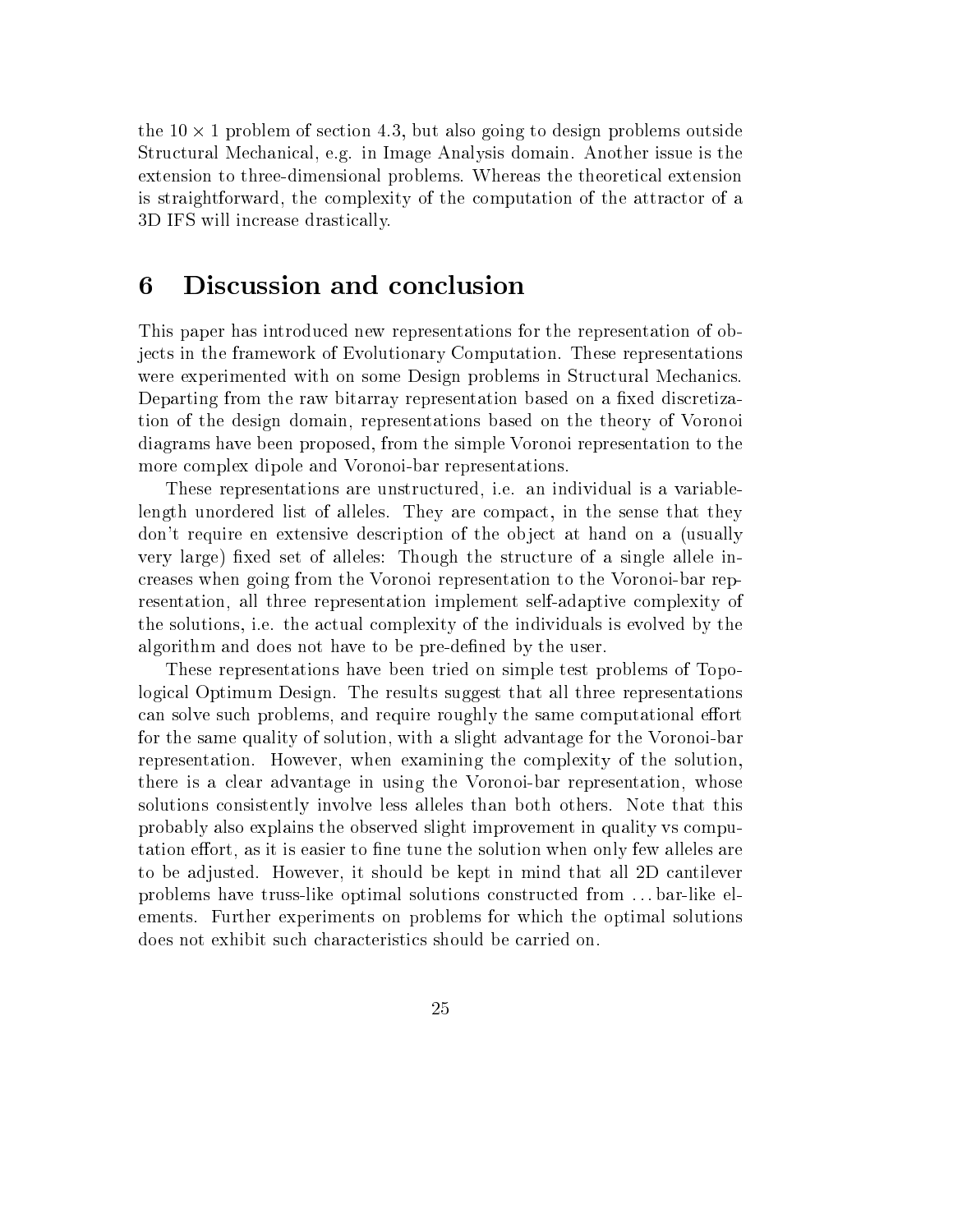Finally, the IFS representation was presented, a morphogenetic representation in which the structure is indirectly defined as the attractor of a set of ontra
tive mappings on the design domain. Su
h representation does not make any a priori supposition on the shape of building blo
ks for the solution of the problem at hand. This should allow more omplex solutions to be evolved without designing specific alleles.

Reasonable results were obtained on simple 2D TOD problems, but slightly worse than those of any of the Voronoi-based representations. A possible reason for such results is that the increase of complexity of the morphogenetic pro
ess might only prove bene
ial for problems where the solution is also  $complex - and further work will try to apply this representation to more$ difficult problems, in order to assess for that hypothesis. Moreover, it also might be the case that the lack of causality (direct feed-back from the mehani
al stru
ture on the IFS) forbids any useful evolutionary pro
ess, at least with so few individuals and generations. Some experiments on highly parallel systems with distributed populations of hundreds of thousands of individuals might help answering that question.

Another critical issue is the dependency of the morphogenetic process on the mesh, that seems to be mu
h higher for IFS representations than for all Voronoi representations. Two possible answers will be investigated: by using different unstructured meshes during evolution, or by making the decoding pro
ess smoother. First, by hanging the mesh at every generation, or by averaging the fitness over a few meshes, it is hoped that only solutions that are robust with respect to the mesh will survive successive selections. Second, the numeri
al omputation of the attra
tor of an IFS lls an element with material as soon as it is hit once by the toss-coin algorithm, whereas smoother decoding would be to consider only the hard core of the attractor requiring a minimal number of such hits before filling it.

In the present state of this resear
h, however, the Voronoi-bar representation seems a good choice when looking for representations of objects suitable for evolutionary pro
esses, as witnessed by their use in this paper for evolutionary TOD: it a
hieves a good ompromise between ompa
tness of the solutions and efficiency of search for good solutions. However, whereas the extension of the Voronoi and dipole representations to three dimensions is straightforward (see se
tion 4.4), that of the Voronoi-bar representation requires some more work: one will probably need plate and bars with different cross-section shapes to be included in the elementary alleles. In that per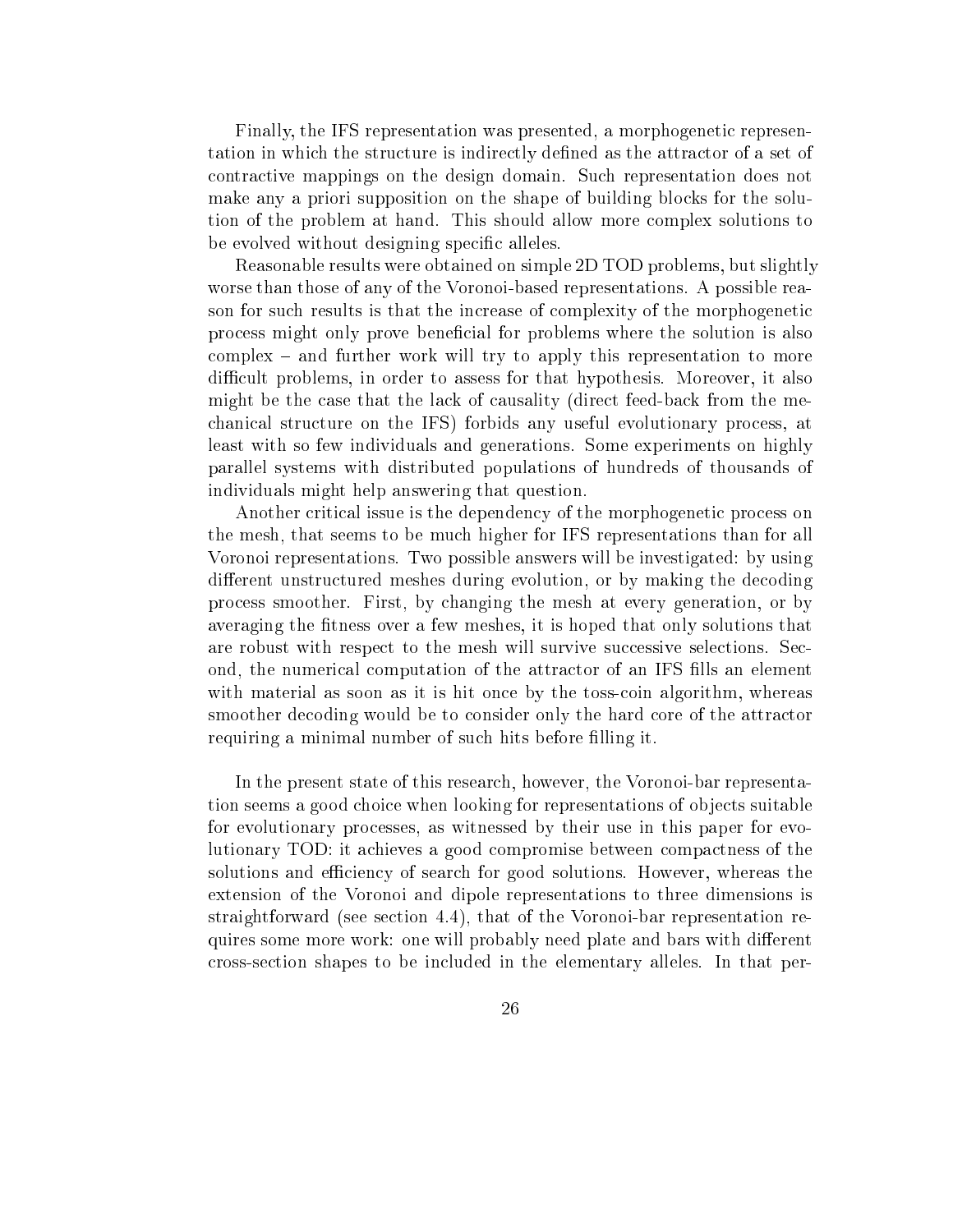spective, the IFS representation will also be tested on 3D complex problems.

It is lear that ompa
t expressive representations are a prerequisite to successful evolutionary-guided creativity  $(12)$ . In that respect, the representations of objects proposed in that paper are a step toward more efficient evolutionary design. However, as quoted in  $[37, 38]$ , a key feature for creative design is the use of modularity, i.e. the ability to evolve sub-structures and to use them as new building blo
ks. None of the proposed representations does in
lude high level onstru
ts, su
h as the possibility to evolve symmetri
, or re-usable sub-solutions. For instan
e, any me
hani
al engineer would design solutions of the N - 1 (1) - 1 (1) - 1 (1) - 1 (1) - 1 (1) - 1 (1) - 1 (1) - 1 (1) - 1 (1) - 1 (1) - 1 (1) - 1 identi
al small truss-stru
tures again and again.

In that direction, some hierarchical representations for shapes have been proposed already, such as the Quad-tree representation [20]. However quadtree representation is not easy to evolve, as for instan
e standard tree rossover does not preserve the locality of quad-tree discretization. Another possible approa
h ould be to hybridize both the Voronoi and some IFS-like representation: an IFS would be atta
hed to ea
h Voronoi site, and be used to define the shape of the object in the corresponding Voronoi cell (in a similar way that the angle and the width of a bar define the shape of the structure in the bar-representation of section 3.3. The global evolution of such a representation might prove too timeonsuming, but ould be repla
ed by some two-steps evolution, in the line of  $[49]$ : first, identify the IFS adapted to the problem at hand; then use them as a (fixed) library where Voronoi sites would be allowed to hoose their internal shape.

Anyway, some coupling between a hierarchical approach to complex representations, and one of the unstru
tured representations presented here seem to be a possible route to the Graal of Evolutionary Design, the automati design of highly omplex stru
tures. It is hoped that the work in this paper actually brings some building blocks to such higher level morphogenetic representation – while already allowing the direct computation of solutions to simple problems out of reach for "standard" extensive representations.

# A
knowledgements

The authors wish to thank the anonymous reviewers, whose detailed suggestions helped to improve the readability of the paper.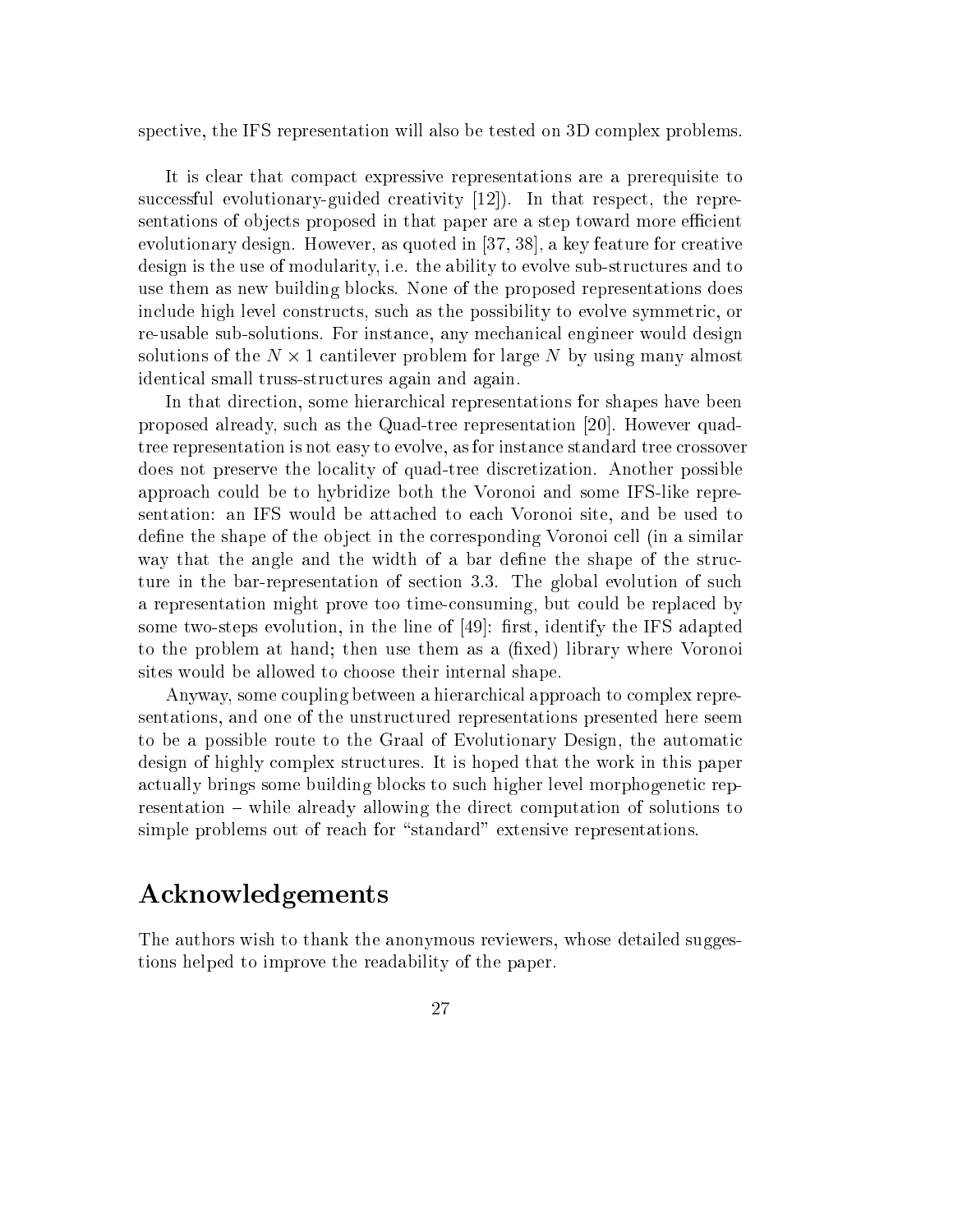# Referen
es

- [1] G. Allaire, Z. Belhachmi, and F. Jouve. The homogenization method for topology and shape optimization. single and multiple loads case. *European Journal of Finite Elements*,  $15(5-6):649-672$ , 1996.
- [2] G. Allaire, E. Bonnetier, G. Francfort, and F. Jouve. Shape optimization by the homogenization method. Nümerische Mathematik, 76:27-68, 1997.
- [3] G. Allaire and R. V. Kohn. Optimal design for minimum weight and compliance in plane stress using extremal microstructures. European Journal of Mechanics, A/Solids, 12(6):839-878, 1993.
- [4] G. Anagnostou, E. Ronquist, and A. Patera. A computational procedure for part design. Computer Methods in Applied Mechanics and Engineering, 97:33{48, 1992.
- [5] P. J. Angeline, G. M. Saunders, and J. B. Pollack. An evolutionary algorithm that constructs recurrent neural networks. IEEE Transactions on Neural  $Networks, 5(2):86–91, 1993.$
- [6] W. Banzhaf, P. Nordin, R.E. Keller, and F.D. Francone. *Genetic Program*ming — An Introduction On the Automatic Evolution of Computer Programs and Its Appli
ations. Morgan Kaufmann, 1998.
- [7] M. F. Barnsley. *Fractals everywhere*. Academic Press, 1988.
- [8] M. Bendsoe and N. Kikuchi. Generating optimal topologies in structural design using a homogenization method. Computer Methods in Applied Me  $chanics and Engineering, 71:197-224, 1988.$
- [9] S. BenHamida and M. Schoenauer. An adaptive algorithm for constrained optimization problems. In M. Schoenauer et al., editor, *Proceedings of the*  $6<sup>th</sup>$ Conference on Parallel Problems Solving from Nature, LNCS, pages 529-539. Springer Verlag, 2000.
- [10] F.H. BennettIII, J.R. Koza, M.A. Keane, and D. Andre. Genetic programming: Biologically inspired computation that exhibits creativity in solving non-trivial problems. In AISB'99 Symposium on Scientific Creativity, pages 29{38. The So
iety for the Study of Arti
ial Intelligen
e and Simulation of Behaviour, 1999.
- [11] P. Bentley. Exploring component-based representations. In I. Parmee, editor, Adaptive Computing in Design and Manufacture - ACDM'2000, pages 161-172, 2000.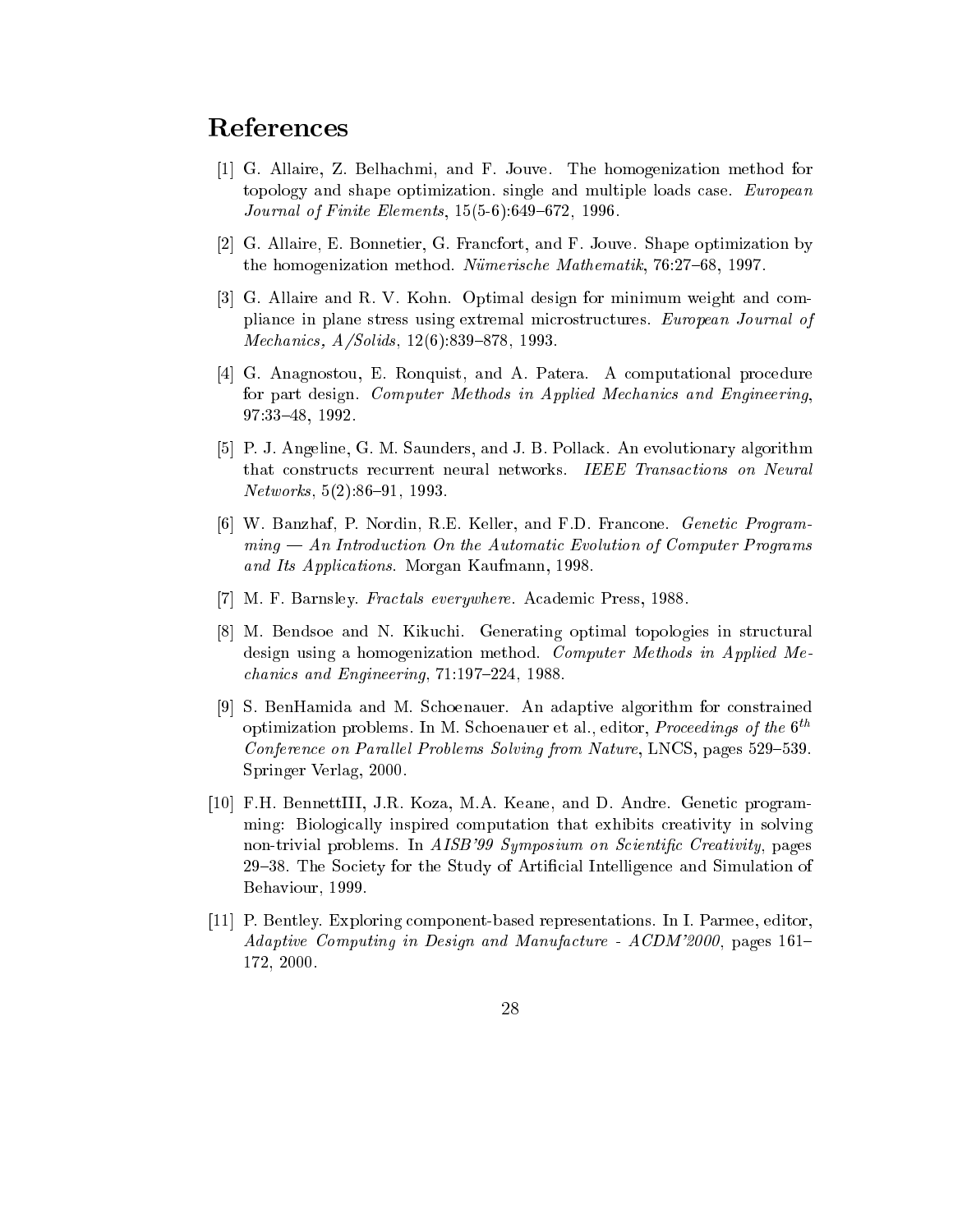- [12] P. J. Bentley, editor. Evolutionary Design by Computers. Morgan Kaufman Publishers In
., 1999.
- [13] P. J. Bentley and S.Kumar. Three ways to grow designs: A comparison of embryogenies for an evolutionary design problem. In *Proceedings of the* Geneti and Evolutionary Conferen
e 99, volume 1. Morgan Kaufmann, 1999.
- [14] O. Bohnenberger, J. Hesser, and R. Männer. Automatic design of truss structures using evolutionary algorithms. In D. B. Fogel, editor, *Proceedings of the* Se
ond IEEE International Conferen
e on Evolutionary Computation, volume 1, pages 143-149. IEEE Press, 1995.
- [15] J. Cea. Problems of shape optimum design. In E. J. Haug and J. Cea, editors, Optimization of distributed parameter stru
tures - Vol. II, volume 50, pages 1005-1088. NATO Series, Series E, 1981.
- [16] R. Cerf. An asymptotic theory of genetic algorithms. In J.-M. Alliot, E. Lutton, E. Ronald, M. Schoenauer, and D. Snyers, editors, Artificial Evolution. volume 1063 of  $LNCS$ , pages 37–53. Springer Verlag, 1996.
- [17] C. D. Chapman, K. Saitou, and M. J. Jakiela. Genetic algorithms as an approach to configuration and topology design. Journal of Mechanical Design, 116:1005-1012, 1994.
- [18] P. G. Ciarlet. Mathematical Elasticity, Vol I: Three-Dimensional Elasticity. North-Holland, Amsterdam, 1978.
- [19] P. Collet, E. Lutton, F. Raynal, and M. Schoenauer. Polar ifs  $+$  parisian gp  $=$  efficient inverse ifs problem solving. Genetic Programming and Evolvable  $Machines, 1(4):339-361, 2000.$
- [20] Ch. R. Dyer, A. Rosenfeld, and H. Samet. Region representation: Boundary codes from quadtrees. *Commun. Ass. Comput. Mach.*,  $23(3):171-178$ ,  $1980$ .
- [21] A. Fadda and M. Schoenauer. Evolutionary chromatographic law identification by re
urrent neural nets. In J. R. M
Donnell, R. G. Reynolds, and D. B. Fogel, editors, Proceedings of the  $4^{th}$  Annual Conference on Evolutionary Pro $gramming$ , pages 219–235. MIT Press, March 1995.
- [22] S. Garreau, Ph. Guillaume, and M. Masmoudi. The topological sensitivity for linear isotropic elasticity. In Proceedings of European Conference on Computational Me
hani
s, 1999.
- [23] B. Goertzel. Fractal image compression with the genetic algorithm. Complexity International, 1, 1994.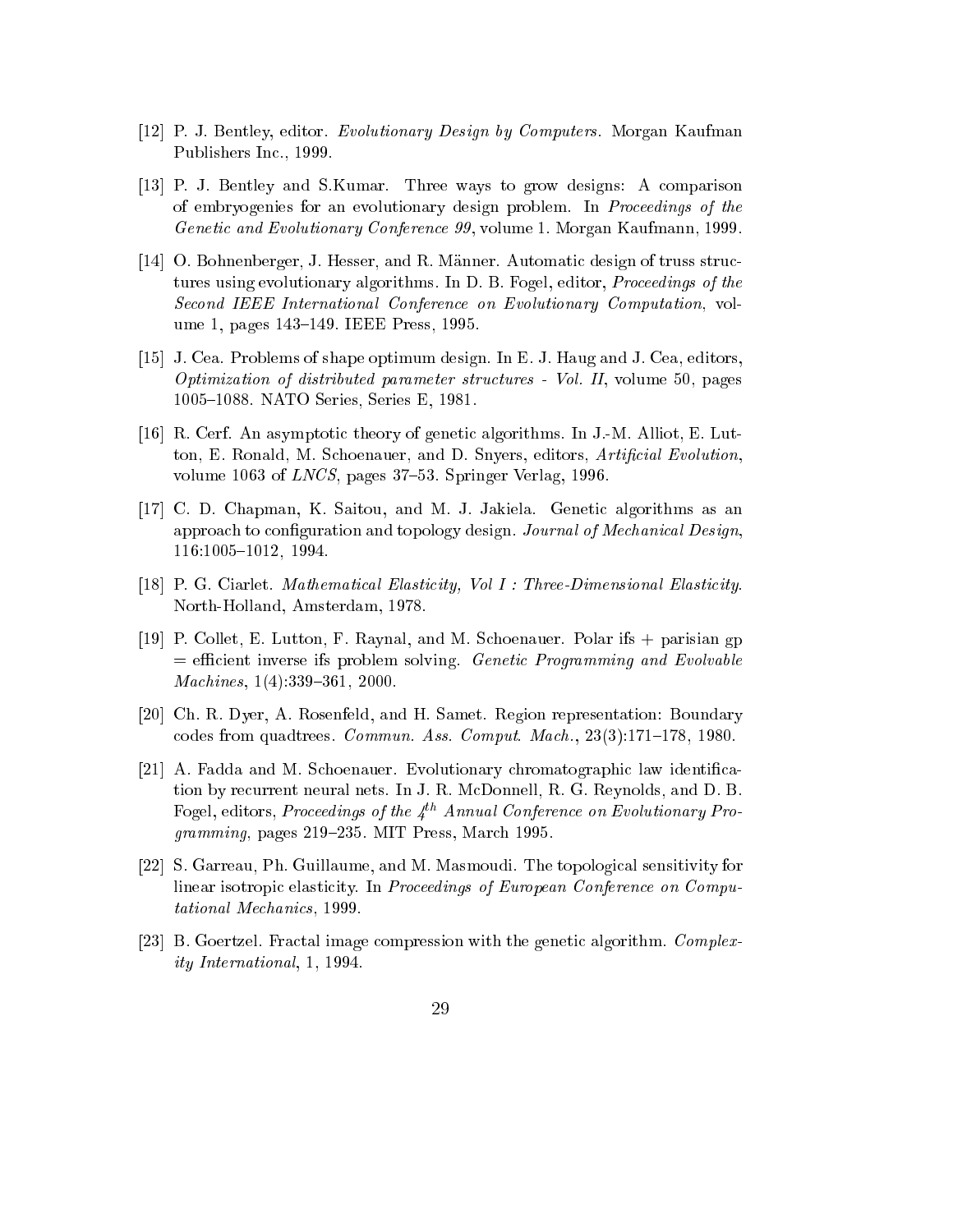- [24] D. E. Goldberg, K. Deb, and J. H. Clark. Genetic algorithms, noise and the sizing of populations. Complex Systems,  $6:333-362$ , 1992.
- [25] D. E. Goldberg, B. Korb, and K. Deb. Messy genetic algorithms: Motivations, analysis and first results. Complex Systems, 3:493-530, 1989.
- [26] D. Grierson and W. Pak. Discrete optimal design using a genetic algorithm. In M. Bendsoe and C. Soares, editors, *Topology Design of Structures*, pages 117-133. NATO Series, 1993.
- [27] F. Gruau. Neural Network Synthesis using Cellular encoding and the Genetic Algorithm. PhD thesis, E
ole Normale Superieure de Lyon, 1994.
- [28] H. Hamda and M. Schoenauer. Adaptive techniques for evolutionary topological optimum design. In I. Parmee, editor, Evolutionary Design and Man $u facture$ , pages  $123-136$ ,  $2000$ .
- [29] E. Jensen. Topological Structural Design using Genetic Algorithms. PhD thesis, Purdue University, November 1992.
- [30] F. Jouve. Modélisation mathématique de l'œil en élasticité non-linéaire, volume RMA 26. Masson Paris, 1993.
- [31] L. Kallel and M. Schoenauer. Alternative random initialization in genetic algorithms. In Th. Bäck, editor, *Proceedings of the*  $7<sup>th</sup>$  *International Conference* on Genetic Algorithms, pages 268–275. Morgan Kaufmann, 1997.
- [32] C. Kane. Algorithmes génétiques et Optimisation topologique. PhD thesis, Universite de Paris VI, July 1996.
- [33] C. Kane and M. Schoenauer. Genetic operators for two-dimensional shape optimization. In J.-M. Alliot, E. Lutton, E. Ronald, M. S
hoenauer, and D. Snyers, editors, *Artificial Evolution*, number 1063 in LNCS. Springer Verlag, Septembre 1995.
- [34] C. Kane and M. Schoenauer. Topological optimum design using genetic algorithms. Control and Cybernetics,  $25(5):1059-1088$ , 1996.
- [35] C. Kane and M. Schoenauer. Optimisation topologique de formes par algorithmes génétiques. Revue Française de Mécanique, 4:237-246, 1997.
- [36] J. R. Koza. Genetic Programming: On the Programming of Computers by means of Natural Evolution. MIT Press, Massachusetts, 1992.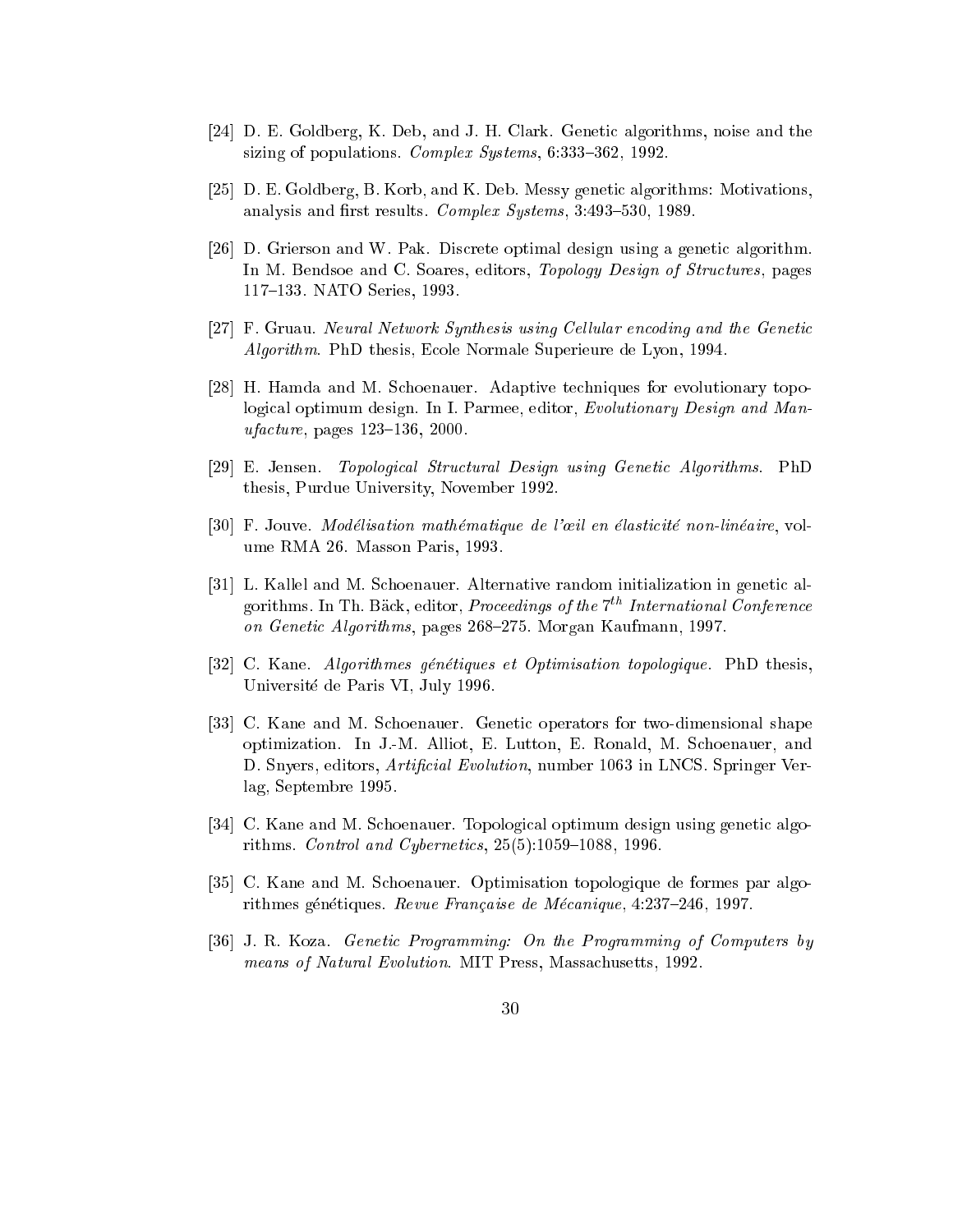- [37] J. R. Koza. *Genetic Programming II: Automatic Discovery of Reusable Pro*grams. MIT Press, Massa
hussetts, 1994.
- [38] J. R. Koza. Human-competitive machine intelligence by means of genetic algorithms. In L. Booker, S. Forrest, M. Mit
hell, and R. Riolo, editors, Festschrift in honor of John H. Holland, pages 15-22. Ann Arbor, MI: Center for the Study of Complex Systems, 1999.
- [39] J. R. Koza and al. *Genetic Programming III: Automatic Synthesis of Analog* Circuits. MIT Press, Massachussetts, 1999.
- [40] J. R. Koza, M. A. Keane, J. Yu, F. H. Bennett III, and W. Mydlowec. Evolution of a ontroller with a free variable using geneti programming. In R. Poli & al., editor,  $EuroGP'2000$ , volume 1802 of  $LNCS$ , pages 91-105. Springer Verlag, 2000.
- [41] R. Leriche and R. T. Haftka. Optimization of laminate stacking sequence for buckling load maximization by genetic algorithms. AIAA Journal, 31(5):951-970, May 1993.
- [42] C. Lin and P. Hajela. Genetic search strategies in large scale optimization. In Structures, Structural Dynamics, and Materials Conference, La Jolla, CA, April 1993. AIAA paper #93-1585.
- [43] E. Lutton, J. Lévy Véhel, G. Cretin, P. Glevarec, and C. Roll. Mixed IFS: resolution of the inverse problem using genetic programming. Complex Systems, 9:375-398, 1995.
- [44] Z. Michalewicz and M. Schoenauer. Evolutionary Algorithms for Constrained Parameter Optimization Problems. Evolutionary Computation, 4(1):1-32, 1996.
- [45] D. J. Nettleton and R. Garigliano. Evolutionary algorithms and a fractal inverse problem.  $Biosystems$ , 33:221-231, 1994.
- [46] J. Périaux and G. Winter, editors. *Genetic Algorithms in Engineering and* Computer S
ien
es. John Wiley, 1995.
- [47] F. P. Preparata and M. I. Shamos. Computational Geometry: an introduction. Springer Verlag, 1985.
- [48] N. J. Radcliffe and P. D. Surry. Fitness variance of formae and performance prediction. In L. D. Whitley and M. D. Vose, editors, Foundations of Genetic Algorithms 3, pages  $51-72$ . Morgan Kaufmann, 1995.